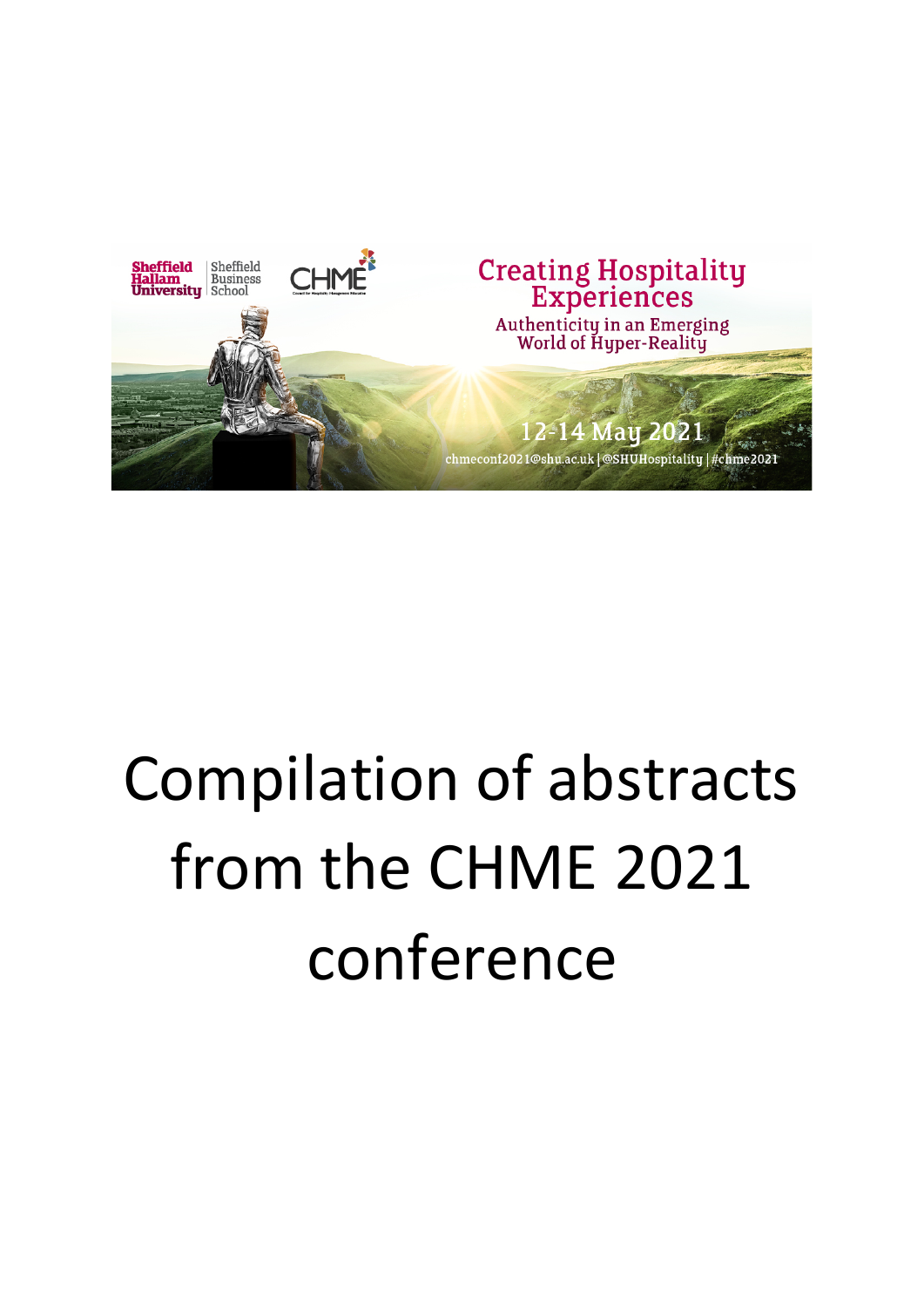## Table of Contents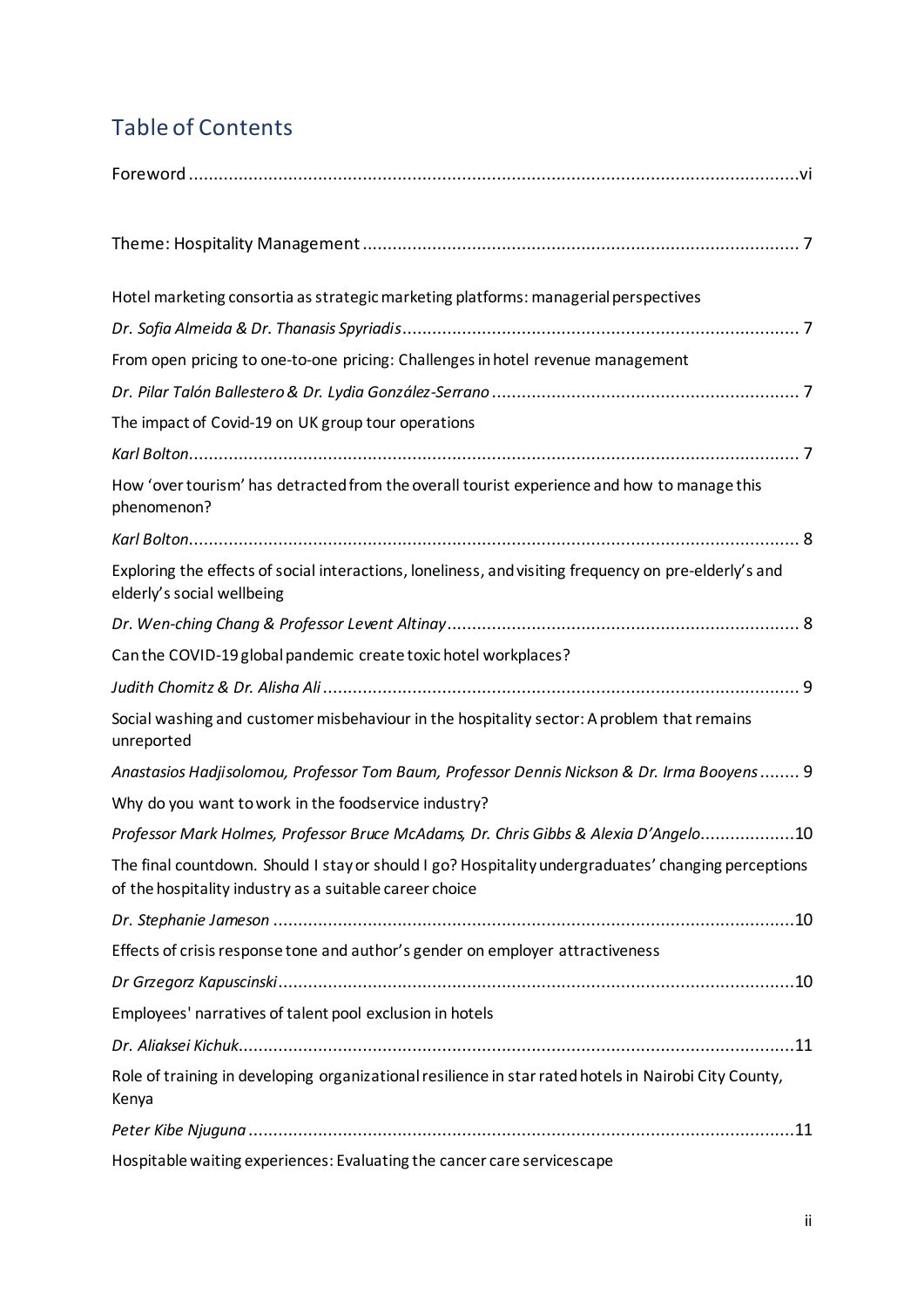| Professor Peter Lugosi, Ms Colette O'Brien, Dr Hossein Olya, Dr Ryan Pink & Dr Verna Lavender11                 |
|-----------------------------------------------------------------------------------------------------------------|
| The travel decision-making journey revisited: The case of the specialist tour operators                         |
|                                                                                                                 |
| Spicing-Up hospitality service encounters: The case of Pepper <sup>™</sup>                                      |
|                                                                                                                 |
| Visual attention on MGC websites toward restaurant selection making                                             |
|                                                                                                                 |
| Authenticity, inauthenticity and augmented reality                                                              |
|                                                                                                                 |
|                                                                                                                 |
| Eating with the ghosts of horses: Towards an understanding of the genius loci of tearooms in historic<br>houses |
|                                                                                                                 |
| The Clink training restaurants: Analysis of TripAdvisor customer reviews                                        |
|                                                                                                                 |
| Family as the archetype of "ideal" hospitality                                                                  |
|                                                                                                                 |
| Placemaking, place shaping and the experience economy: Is London moving east?                                   |
|                                                                                                                 |
| "I just can't shut off": Retiring from the small hospitality business                                           |
|                                                                                                                 |
|                                                                                                                 |
| Getting elderly in care homes to eat healthy & sustainable food - antecedents to nudging                        |
|                                                                                                                 |
|                                                                                                                 |
| Menu planning among independent restaurants: Does goal orientation matter?                                      |
|                                                                                                                 |
| Is sommelier professionalism being eroded? A traits approach                                                    |
|                                                                                                                 |
| The hospitable city an investigation into Manchester's nighttime economy                                        |
|                                                                                                                 |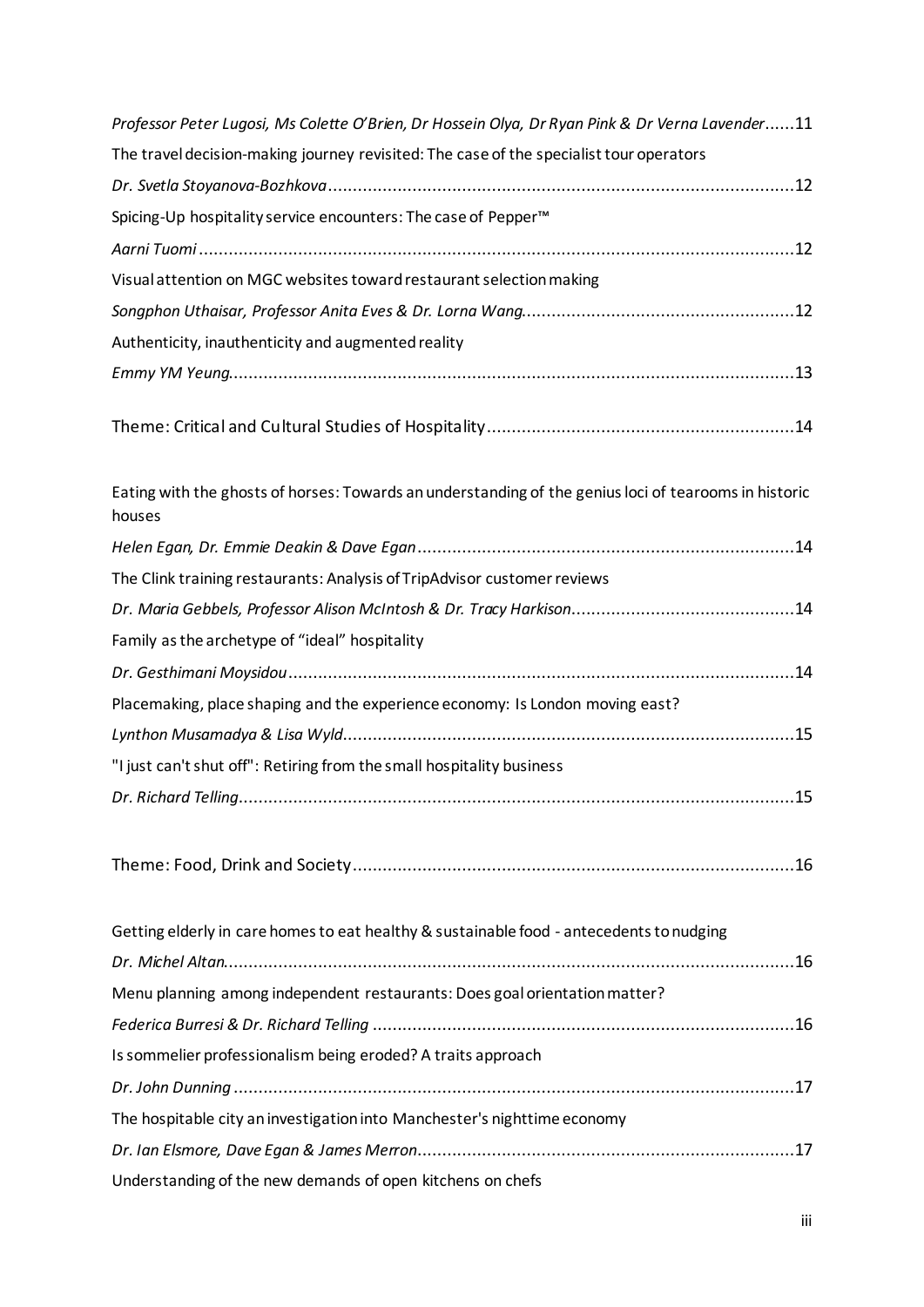| Practicing dynamic hospitable meals                                                                                                                                         |
|-----------------------------------------------------------------------------------------------------------------------------------------------------------------------------|
|                                                                                                                                                                             |
| Jamie Oliver: Taste, Monks and Nonnas                                                                                                                                       |
|                                                                                                                                                                             |
| Demand-side marketing: Consumers' role in influencing food travel and co-creating destination<br>restaurants                                                                |
|                                                                                                                                                                             |
| Migrant visibility, agency and identity work in food enterprises                                                                                                            |
| Professor Peter Lugosi, Dr Thiago Allis, Dr Marcos Ferreira, Eanne Palacio Leite, Aluizio Pessoa, Dr                                                                        |
| Australian Chardonnay: Assessing today's consumption and attitudes by British wine drinkers. Is<br>Chardonnay back again?                                                   |
|                                                                                                                                                                             |
| An Investigation into the impact of rewards on motivation and job satisfaction of frontline<br>employees in the restaurant industry in Limerick City (Ireland)              |
|                                                                                                                                                                             |
| Liquid otherness - Network commensality and the transient social interactions of others                                                                                     |
|                                                                                                                                                                             |
| Theme: Learning, Teaching & Assessment in Hospitality Management Education 21                                                                                               |
| Tightrope walking: Exploring the educational value of anthropological participant observation in<br>hospitality management education                                        |
|                                                                                                                                                                             |
| Professionalism traits: Hospitality management academics' experiences of working in a changing<br>higher education sector                                                   |
|                                                                                                                                                                             |
| A study on the impacts of alternative delivery models on hospitality postgraduate students in the<br>Department of Service Sector Management at Sheffield Hallam University |
|                                                                                                                                                                             |
| Connecting communities to enhance student learning experiences                                                                                                              |
|                                                                                                                                                                             |
| ' but it's just cooking dinner?': Training and educating the professional chefs of the future: A pilot<br>study                                                             |
|                                                                                                                                                                             |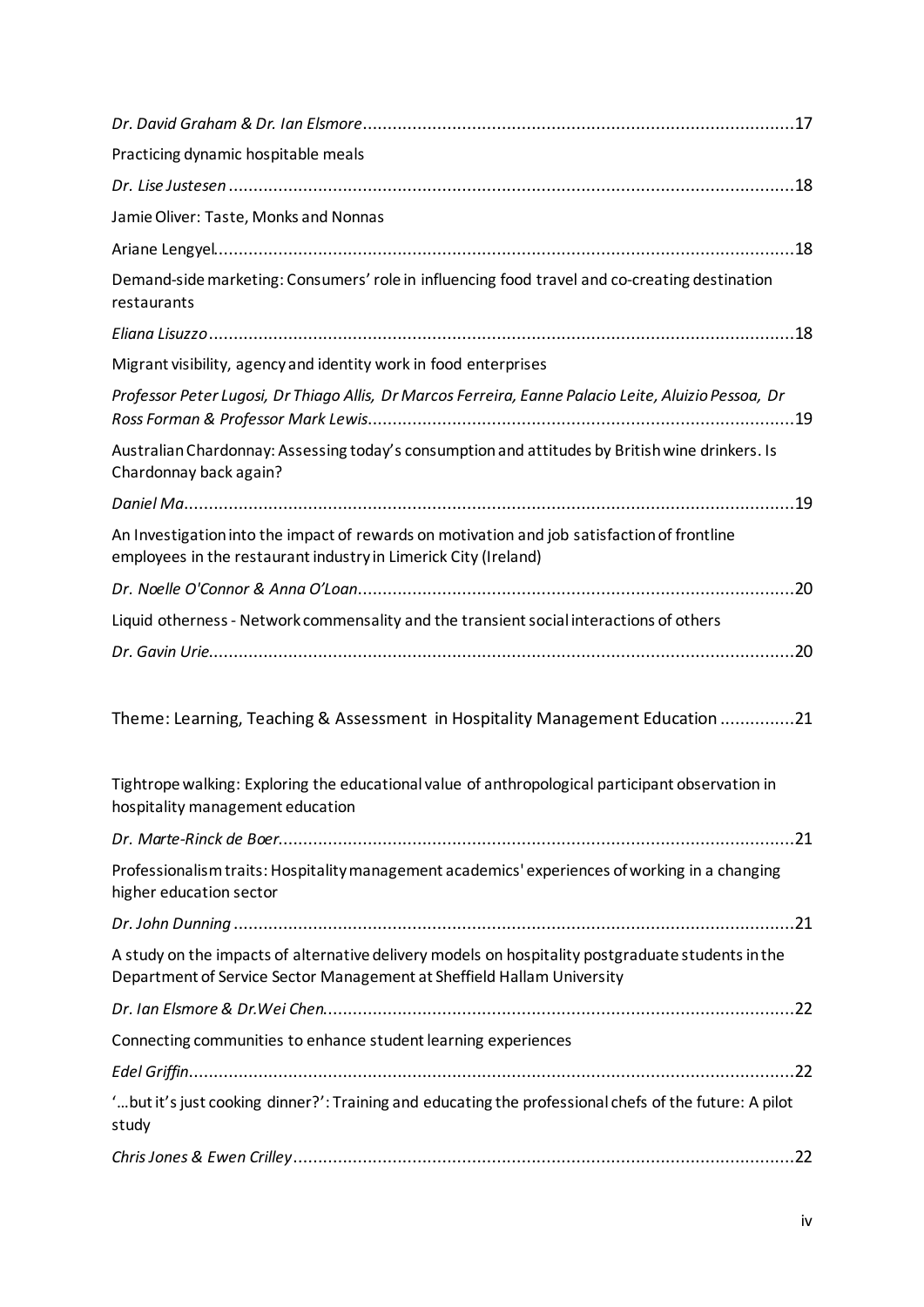| Design thinking enhancing service concept development in hospitality management education                                                  |  |
|--------------------------------------------------------------------------------------------------------------------------------------------|--|
|                                                                                                                                            |  |
| Hospitality faculty leadership style and perceptions of teaching leadership in the classroom                                               |  |
|                                                                                                                                            |  |
| Beyond budgets: is there a role for 'real' accounting and finance in a vocational centric hospitality<br>course? An employer's perspective |  |
|                                                                                                                                            |  |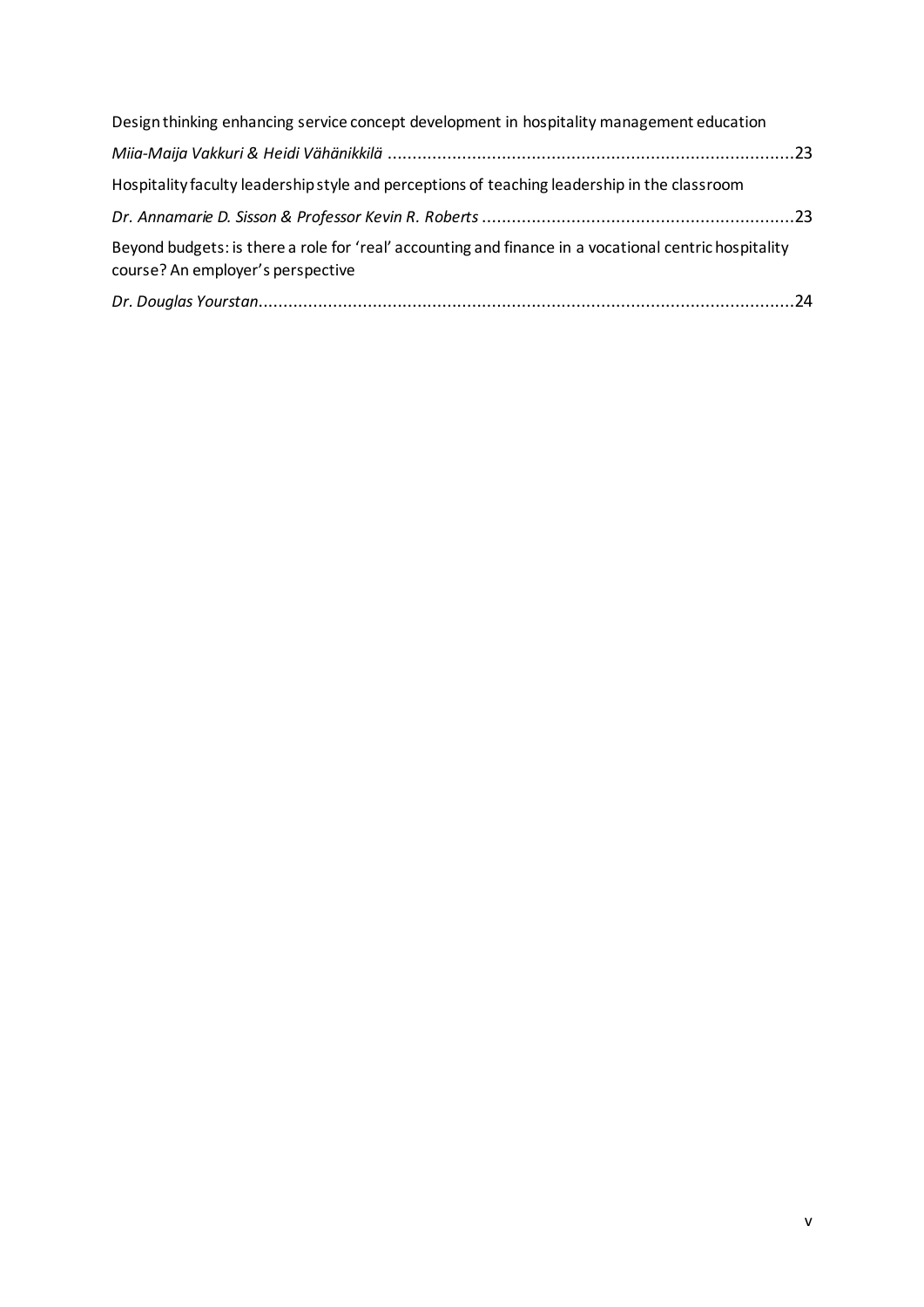## <span id="page-5-0"></span>Foreword

It is with great pleasure that we introduce this compilation of abstracts of the papers presented at the 29<sup>th</sup> Council for Hospitality Management Education (CHME) conference which was held online by Sheffield Hallam University (SHU) from May 12<sup>th</sup> -14<sup>th</sup> 2021.

The theme of this year's conference was "Creating Hospitality Experiences: Authenticity in an Emerging World of Hyper-Reality**".** Experience for all stakeholders (customers, staff, investors, education) as the core of the Hospitality industry. With the advancement of the experience economy, the growth of the sharing economy and the proliferation of information and communication technologies, the challenge for the industry is how to continue to create and deliver experiences which are authentic or deemed as 'authentic' by stakeholders. The CHME conference debated this from a diverse perspective as the future of the industry hinges on creating experiences. The abstracts from the following themes are presented.

- Hospitality Management
- Critical and Cultural Studies of Hospitality
- Learning, Teaching and Assessment in Hospitality Management Education
- Food, Drink and Society

The three days of the conference provided stimulating debates on contemporary topics in hospitality research but also addressed the important issue of the industry recovering from the COVID-19 pandemic and how hospitality management education can support this. We enjoyed welcoming delegates from the UK, Finland, Netherlands, Denmark, Italy, Ireland, Canada, Taiwan, USA and Australia. We are looking forward to seeing you at CHME 2022.

It has been an honour to host CHME 2021 and a pleasure to present this book of abstracts.

Alisha Ali and David Graham CHME 2021 Co-Chairs, Sheffield Hallam University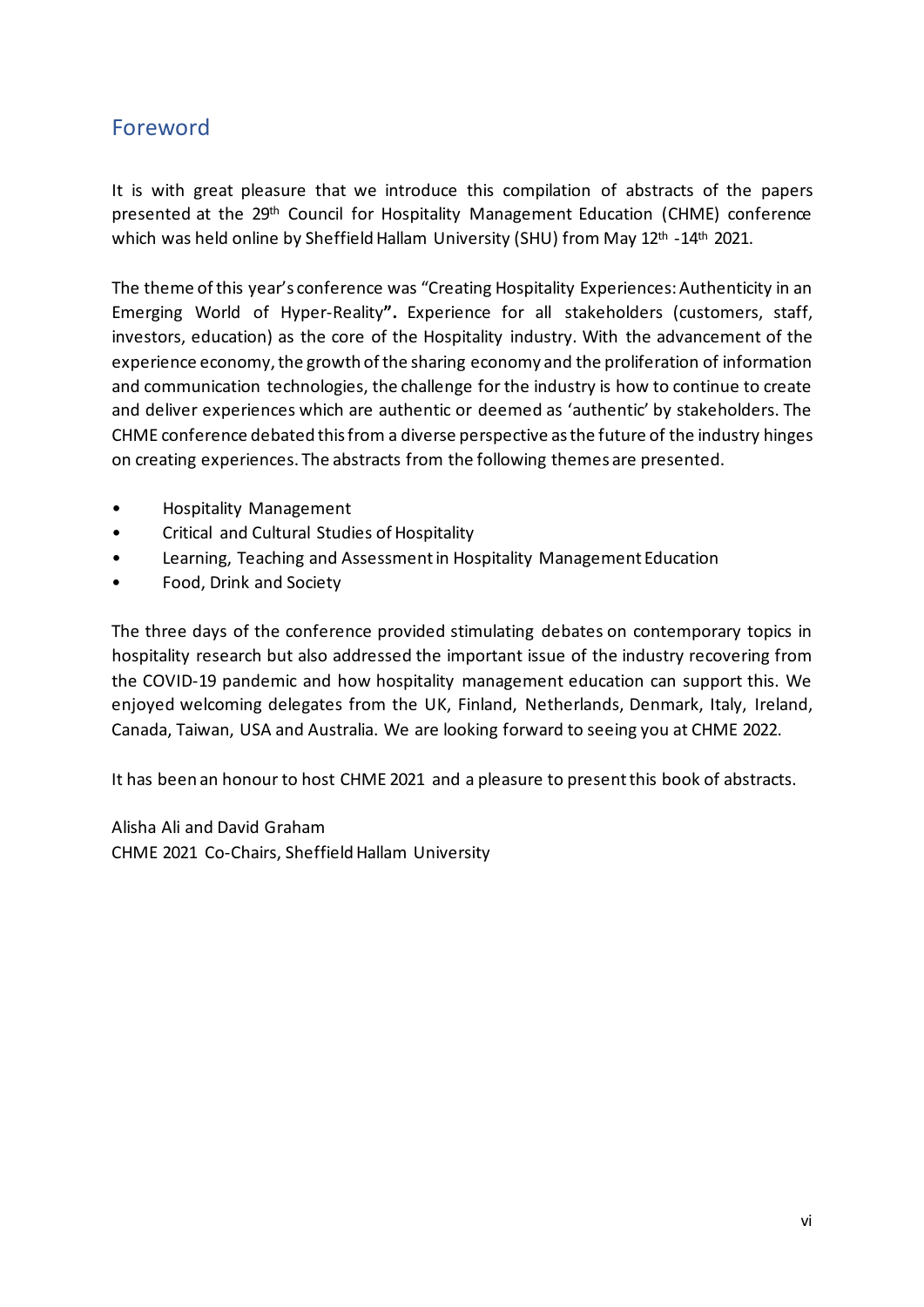## Theme: Hospitality Management

#### <span id="page-6-2"></span><span id="page-6-1"></span><span id="page-6-0"></span>Hotel marketing consortia as strategic marketing platforms: managerial perspectives *Dr. Sofia Almeida & Dr. Thanasis Spyriadis*

Constant transformations in societies, markets and industries lead to intensified competition between tourism organisations worldwide. Such phenomena cause a shift in the marketing strategies of organisations in the visitor economy, and particularly in the hotel sector. Collaboration through strategic partnerships can prove to be a vital tool that enhances strategic capability and ultimately boosts hotel performance. In this dynamic business environment, small independent hotels seek to find effective business solutions in order to survive and thrive. Hotel marketing consortia (HMC) emerge as organizational arrangements able to help small independent hotels (SIH) achieve or strengthen their competitive position, by gaining higher visibility and maximizing revenue in international markets. In that respect, HMC can serve as important communication platforms and distribution channels, particularly in an increasingly digital and automated world. The present study examines the potential of HMC as collaborative arrangements that enhance strategic marketing practices of 4 and 5-star hotels in Portugal. The analysis is conducted through examination of perceptions of both hotel decision makers pertaining to international hotel consortia and HMC managers.

#### <span id="page-6-3"></span>From open pricing to one-to-one pricing: Challenges in hotel revenue management *Dr. Pilar Talón Ballestero & Dr. Lydia González-Serrano*

<span id="page-6-4"></span>Big data technologies have opened new avenues for hotel revenue management (RM). As data are increasingly available, new challenges emerge regarding its integration into revenue management systems (RMS). One of these challenges relates to pricing, which is becoming more sophisticated than ever before. Using a qualitative approach, this study aims to develop a conceptual framework of pricing in hotel revenue management. By doing so, this research provides academic backup to recent concepts like "open or agile pricing" and identifies the opportunities and challenges of a customercentric approach to pricing, i.e. "one-to-one pricing". From a theoretical perspective, this study may guide future research on pricing in hotel revenue management. Finally, this work also presents actionable insights for practitioners.

#### The impact of Covid-19 on UK group tour operations *Karl Bolton*

<span id="page-6-6"></span><span id="page-6-5"></span>This paper sets out to analyse the impact of the Covid-19 virus on the holidays provided by UK group tour operators. With inbound tourism arrivals expected to decline by up to 30% in 2020 and the industry suffering losses of up to 100 million travel-related jobs, group tour operators will need to assess and possibly change the way that they offer holidays to initially survive and subsequently rebuild tourism volumes in the coming years. This paper identifies how these tour operators could alter their holiday proposition aiming to reassure travellers that includes; challenges of operating international tours when airlines have reduced capacity, the need to target age demographics most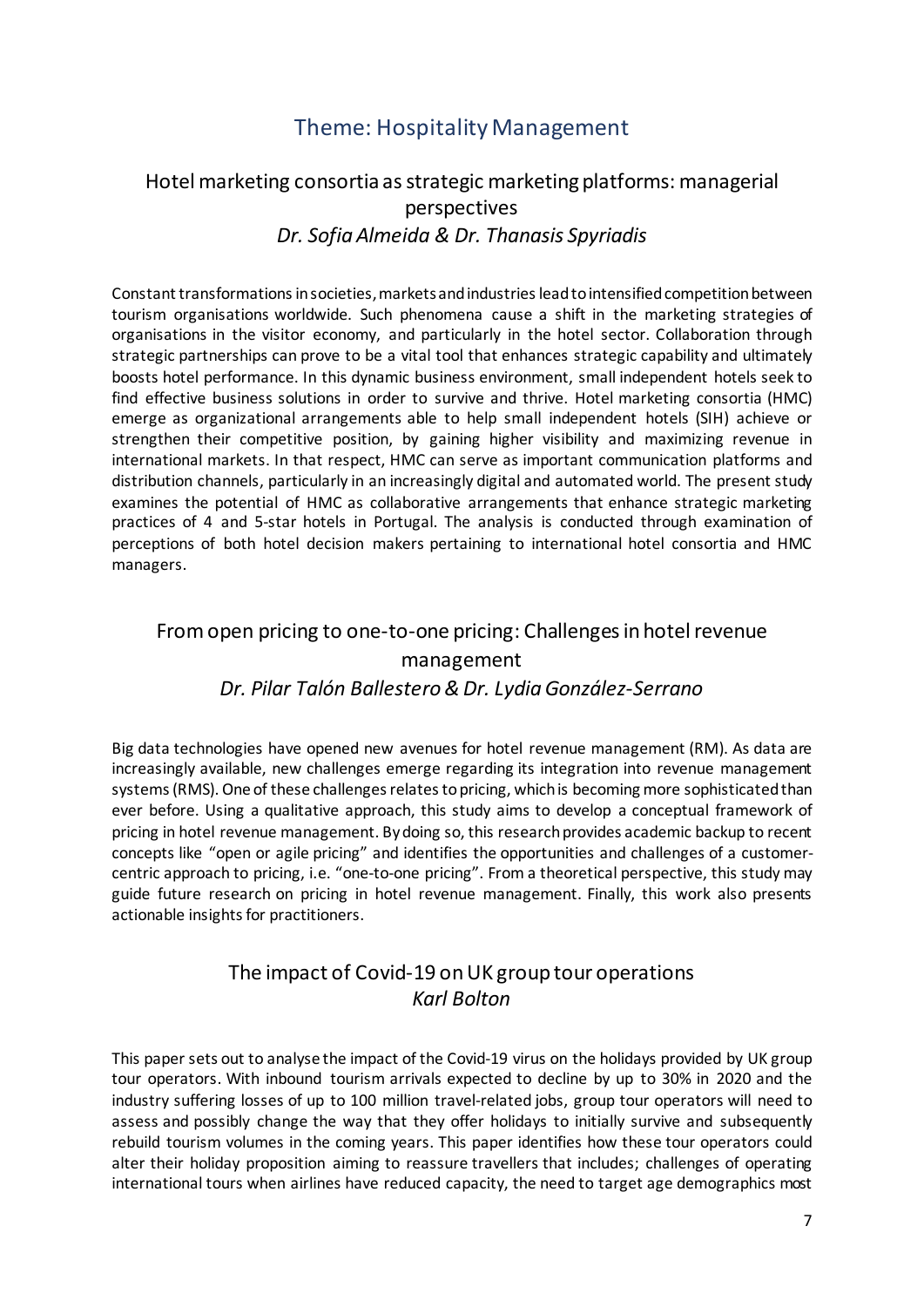likely to travel and offering itineraries which visit rural or small-town locations and favour quieter corners of regions compared to cities where numerous itineraries travel to now. Finally, the paper discusses and describes the significance of the findings with insight as to possible opportunities that have been created for tour operators to promote holidays to new and existing travellers. This may result in operational adjustments including; the changing outlook of holidaymakers which encourages an interest in cultural experiences and activity-oriented holidays, increased demand for multigenerational holidays and the possibility of offering domestic tours to meet the current demand.

#### <span id="page-7-1"></span><span id="page-7-0"></span>How 'over tourism' has detracted from the overall tourist experience and how to manage this phenomenon? *Karl Bolton*

Tourism has grown significantly from 200 million tourists in the world during the 1960's, to 1.2 billion worldwide arrivals in 2016 and a projected figure of 1.6 billion by 2020. This increase and the opening up of new source markets, such as China, which now accounts for 12% of all passengers to Europe, has intensified the need to manage and plan for tourism growth. This is especially important as the Chinese market is predicted to grow by 9% per annum which will be aided by more Chinese gaining passports – currently, only 6% of Chinese have a passport. The growth can come at a cost in relation to its impact on the natural environment and host culture and traditions which can subsequently also impact the overall tourist experience. The World Tourism Organization (UNWTO) defines 'over tourism' as "The impact of tourism on a destination that influences perceived quality of life of citizens and/or quality of visitors experiences in a negative way". This impact can alter the original reason that tourists want to travel to a location.

#### <span id="page-7-3"></span><span id="page-7-2"></span>Exploring the effects of social interactions, loneliness, and visiting frequency on pre-elderly's and elderly's social wellbeing *Dr. Wen-ching Chang & Professor Levent Altinay*

This study aims to understand how pre-elderly and elderly people visit temple as a third place, may help them become more socially connected with the rest of the community and enhance their social wellbeing. The target populations of this study were Taiwanese residents of age 50 or older. The sampling frame comprised respondents who visited temple more than once a year. A total of 200 valid respondents were employed into analyzing. Hierarchical regression was used for data analysis. The results show that social interactions with staff and the joint effect of interaction with other believers and visiting frequency have a positive effect on social wellbeing while loneliness has a negative effect on social wellbeing. The study demonstrates the respective contributions of two kinds of interactions as well as the joint effects among these tested variables to enhancing pre-elderly and elderly's wellbeing. Discussions and suggestions are provided to enhance theoretical and practical implications of our findings.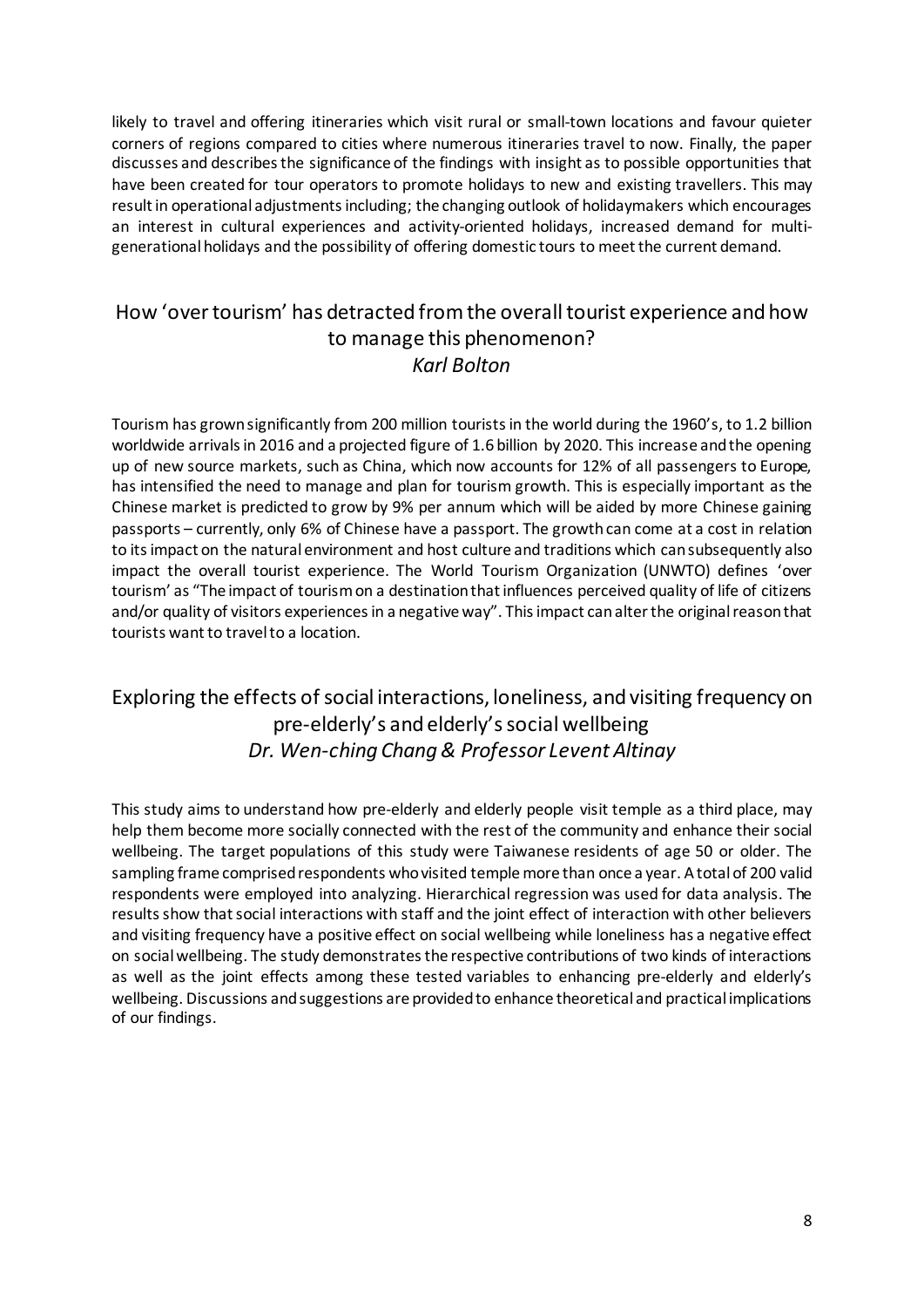#### <span id="page-8-0"></span>Can the COVID-19 global pandemic create toxic hotel workplaces? *Judith Chomitz & Dr. Alisha Ali*

<span id="page-8-1"></span>The COVID -19 pandemic has hit the hospitality industry particularly hard. Using the US hotel market as an example, 2020 is officially the worst year on record, with an annual occupancy rate of 44%. For the first time in history, the US hotels surpassed 1 billion unsold room nights, which eclipsed the 786 million unsold room nights during the great recession in 2009 and the industry expects to show an almost zero net profit (STR, 2021). This study hopes to provide some insight into how the COVID-19 pandemic has the potential to affect the resiliency of the hospitality industry as the consequences of the uncertainties of the past year on employee stress and mental health, become more apparent. Since the onset of COVID-19 in December 2019 there is continuing research across disciplines including psychiatry (Choudhari, 2020; Copur & Copur, 2020; Ivbijaro, et al., 2020), human resource management (Anjum & Ming, 2018; Giorgi, et al., 2020; Kusy & Holloway, 2009), and business (Kim, et al., 2021; King Fung Wong, et al., 2021; Pizam, 2020; Wong & Li, 2015), appearing in the literature detailing the negative impacts of COVID-19 on workers and the workplace. There has also been a substantive multidisciplinary approach over the last twenty years looking at different aspects of the effects of toxicity in both workers and the workplace, in particular the negative impacts to both mental health in the workplace and on the bottom line (Anderson & Pearson, 1999; Cortina & Langhout, 2001; Kusy & Holloway, 2009; Koropets, 2019). There is a gap in the literature at present bringing together the two themes of mental health issues caused by the global pandemic and toxic workplaces. The future resiliency of the hospitality industry is dependent upon having a strong understanding of the long-termunderlying issues caused by both COVID-19 and toxicity within the workplace and how both these concerns affect the potential wellbeing of both management and staff (Pfeffer, 2010; Anderson & Pearson, 1999).

## <span id="page-8-3"></span><span id="page-8-2"></span>Social washing and customer misbehaviour in the hospitality sector: A problem that remains unreported *Anastasios Hadjisolomou, Professor Tom Baum, Professor Dennis Nickson & Dr.*

#### *Irma Booyens*

This paper examines hospitality workers' experiences with customer misbehaviour, an endemic problem in the hospitality industry, which however remains under or unreported. Customer misbehaviour in the hospitality economy sector has increasingly come under the media and academic spotlights during the Covid-19 pandemic (Donnelly, 2020; Sönmez et al., 2020). We employ the label 'customer misbehaviour' to denote behaviours that emerge within customer service that deliberately violate generally accepted social norms of conduct (Reynolds and Harris, 2009).

The paper shows that experiences of customer misbehaviour are widespread in the sector, with the majority of respondents suggesting that they have experienced and/or witnessed abuse and harassment from customers. Alarmingly, however, as the research further found, abuse and harassment remain underreported or even unreported and where it is reported, is frequently dismissed, or belittled by management. We introduce the phenomenon of 'social washing', arguing that despite the wider managerial claim that abuse, of any kind, is not acceptable in the workplace management expect workers to accept and tolerate the abuse and harassment that they face from customers. This is driven by the commonness and normalization of such behaviours in the industry and leads to an alarming lack of managerial support. This paper discusses the implications of customer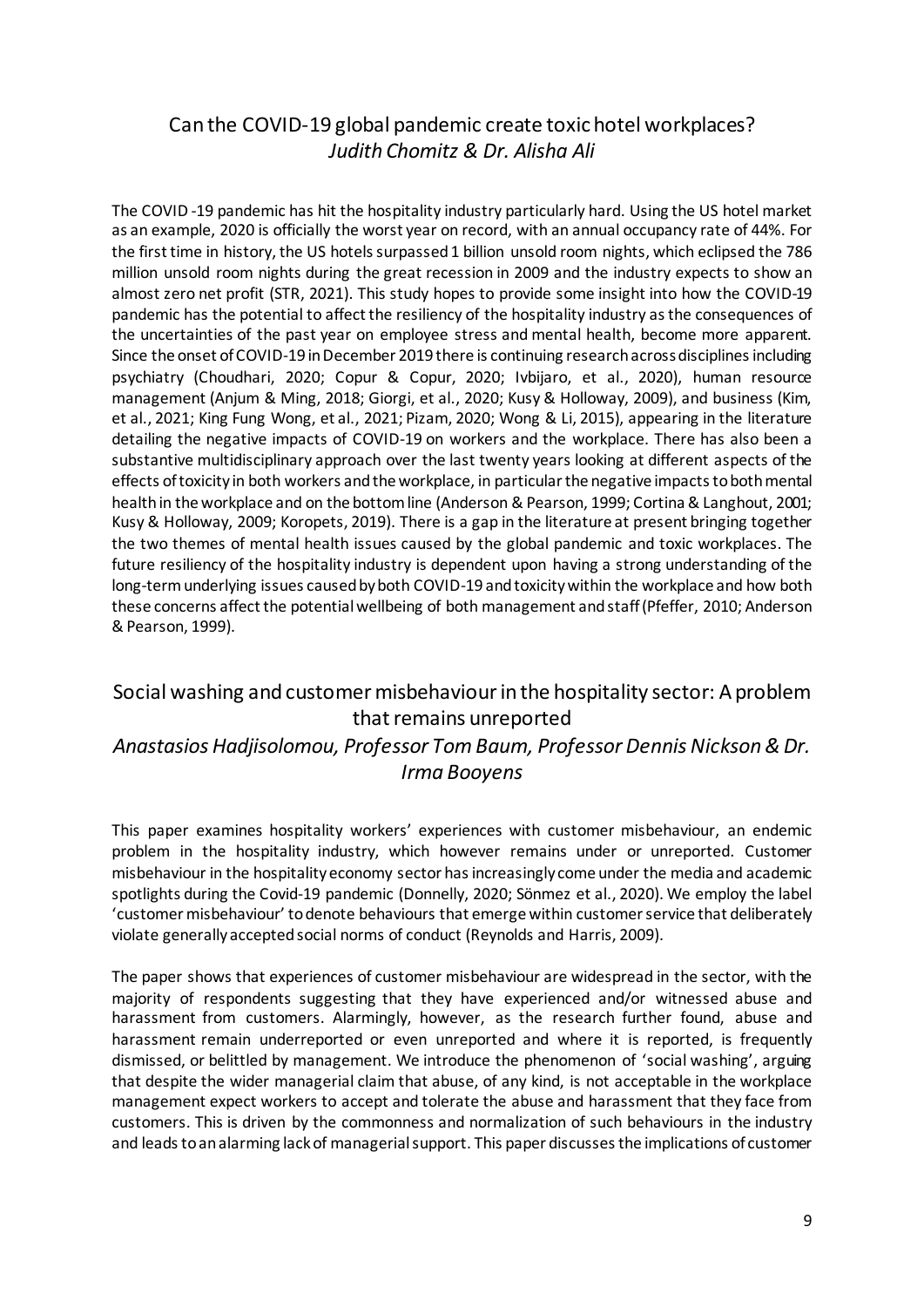misbehaviour for the work and career choices of those employed in hospitality and the consequences of the industry's 'conspiracy of silence' in this regard.

## <span id="page-9-1"></span><span id="page-9-0"></span>Why do you want to work in the foodservice industry? *Professor Mark Holmes, Professor Bruce McAdams, Dr. Chris Gibbs & Alexia D'Angelo*

With high turnover and labour costs, and an ever-increasing labour shortage once the industry recovers from COVID-19, the food service industry needs to better understand what attracts and detracts those looking to enter the workforce. Drawing on surveys of culinary and hospitality students across Ontario, this study looked to better understand the factors that attract and detract those training to enter the industry from actually wanting to work in the industry. By better understanding, the preference of students, an already captive workforce, the foodservice industry can start to focus on how to reduce or eliminate employment detractors.

## <span id="page-9-3"></span><span id="page-9-2"></span>The final countdown. Should I stay or should I go? Hospitality undergraduates' changing perceptions of the hospitality industry as a suitable career choice *Dr. Stephanie Jameson*

A concern for academics and practitioners over the years has been the number of tourism and hospitality graduates who decide not to work in the industry after graduation. This is not an exclusively UK phenomenon. It appears that although the tourism and hospitality industry need to attract and retain highly qualified and highly skilled labour, it seems that many tourism and hospitality graduates decide not to enter the industry upon graduation. Jameson (2018) argued that it was time for a new approach to help understand how hospitality and tourism undergraduates' views of the industry change over the course of their degrees and this paper (and the conference presentation) will outline how the research was done and what it discovered.

## <span id="page-9-5"></span><span id="page-9-4"></span>Effects of crisis response tone and author's gender on employer attractiveness *Dr Grzegorz Kapuscinski*

This study investigates the impact on employer brand attractiveness of crisis responses in social media. A 2 (message tone: formal vs. informal) x 2 (author's gender: male vs. female) betweensubjects factorial design was used. The results suggest a significant interaction effect between factors. Informal tone of the message is more effective, but this is stronger in the case of a male spokesperson. The results are relevant to tourism and hospitality crisis managers that aim to attract and maintain a quality workforce.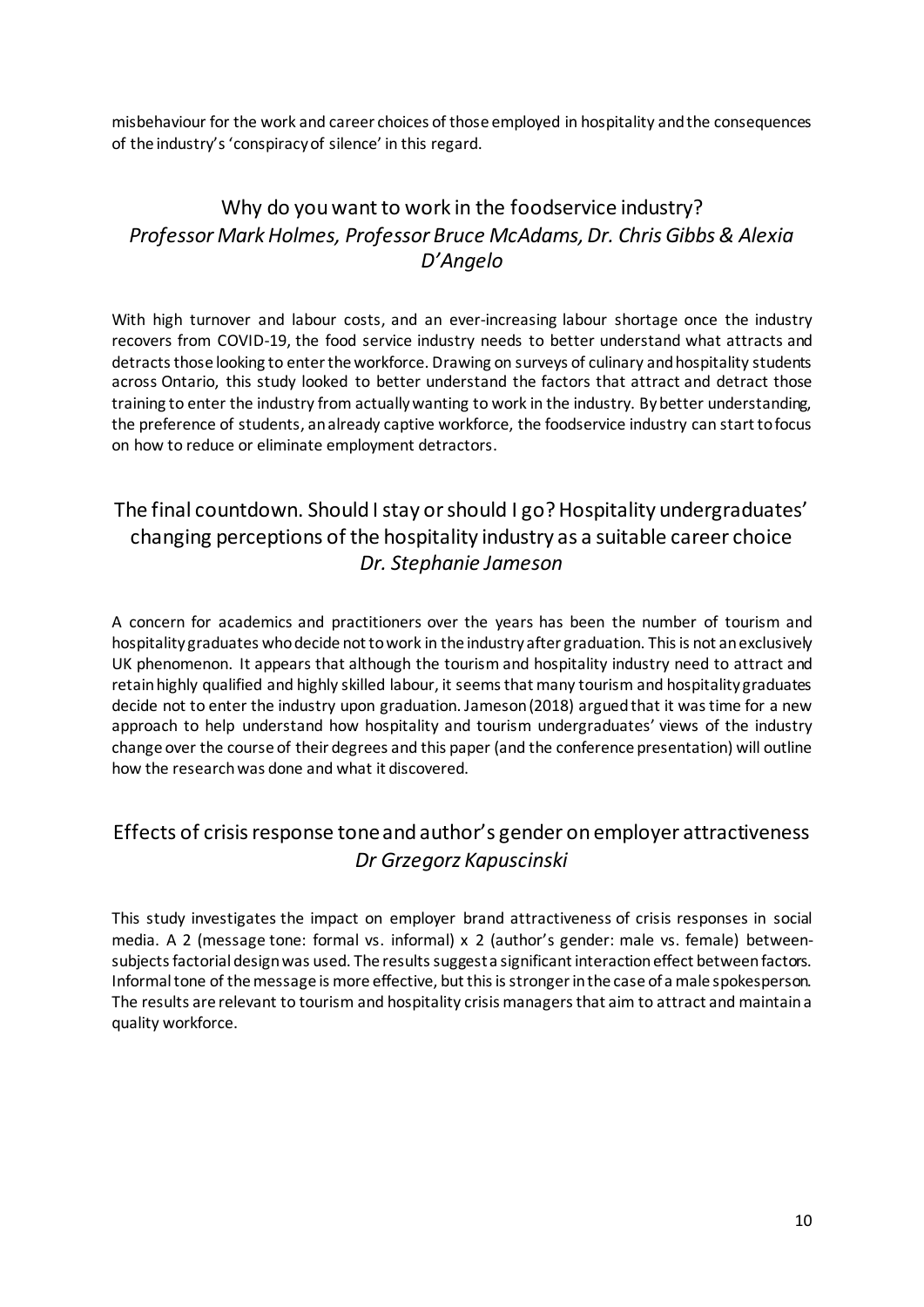## Employees' narratives of talent pool exclusion in hotels *Dr. Aliaksei Kichuk*

<span id="page-10-1"></span><span id="page-10-0"></span>The purpose of this paper is to explore the experiences of employees excluded from a talent pool and to identify what career development is provided for them. Design/methodology/approach - A qualitative approach was adopted, and narrative inquiry was selected as the optimum route to obtaining detailed and rich accounts of the experiences of employees excluded from a talent pool. 15 in-depth interviews were conducted with 8 employees and 7 managers in a small hotel chain in the south of England. Findings- The study shows that employees who are excluded from a talent pool feel frustration, mistrust in the organisation, have low expectations of career development and show an intention to leave the organisation. Research limitations/implications- The study was conducted in a chain of hotels where TM strategies are one of the key priorities in the organisation. The results may be different in hotels where TM strategies are less formal and talent pool segmentation is not clearly identified. Practical implications- Hotel managers should consider employees who are excluded from a talent pool and build effective TM strategies and provide career development to minimise adverse reactions and improve commitment and motivation. Originality/value - This research contributes to understanding talent pool exclusion and its consequences.

#### <span id="page-10-3"></span><span id="page-10-2"></span>Role of training in developing organizational resilience in star rated hotels in Nairobi City County, Kenya *Peter Kibe Njuguna*

Hotel management suffers various disruptive events globally in the like of natural disasters, terrorism, criminal activities, employee errors, negligence and accidents. These dynamics and disruptions are bound to occur in different forms in the hospitality industry. This paper sought to determine the role of employee training in developing organizational resilience in star rated hotels within Nairobi City County, Kenya. Embedded mixed research design was adopted to study HR managers and tourism bodies of star rated hotels obtained through stratification sampling. Regression and correlation analysis findings proved a strong positive and highly significant effect between training and organizational resilience. Further analysis from the ANOVA reveals F-statistic (F (1,98) =86.885, pvalue<0.05). The study recommended organizations need to prioritize training so that they prepare their workforce and enhance organizational resilience. The study recommends that training needs to be tailored to solving problems that may hit during a crisis.

## <span id="page-10-6"></span><span id="page-10-5"></span><span id="page-10-4"></span>Hospitable waiting experiences: Evaluating the cancer care servicescape *Professor Peter Lugosi, Ms Colette O'Brien, Dr Hossein Olya, Dr Ryan Pink & Dr Verna Lavender*

Waiting is part of all clinical experiences and is often a source of boredom and stress. This study contributes to knowledge on hospital waiting experiences by evaluating the impacts of a range of servicescape dimensions, including atmospheric and design factors on visitor satisfaction. The study was conducted in a haematologyand oncology clinic at a UK hospital. Scoping discussions with clinical staff, observations of the clinical environment and 'walk-throughs' were used to develop a survey instrument to capture visitors' expectations, perceptions and satisfaction with waiting experiences. Atmospheric aspects such as lighting and temperature were shown to have a greater impact on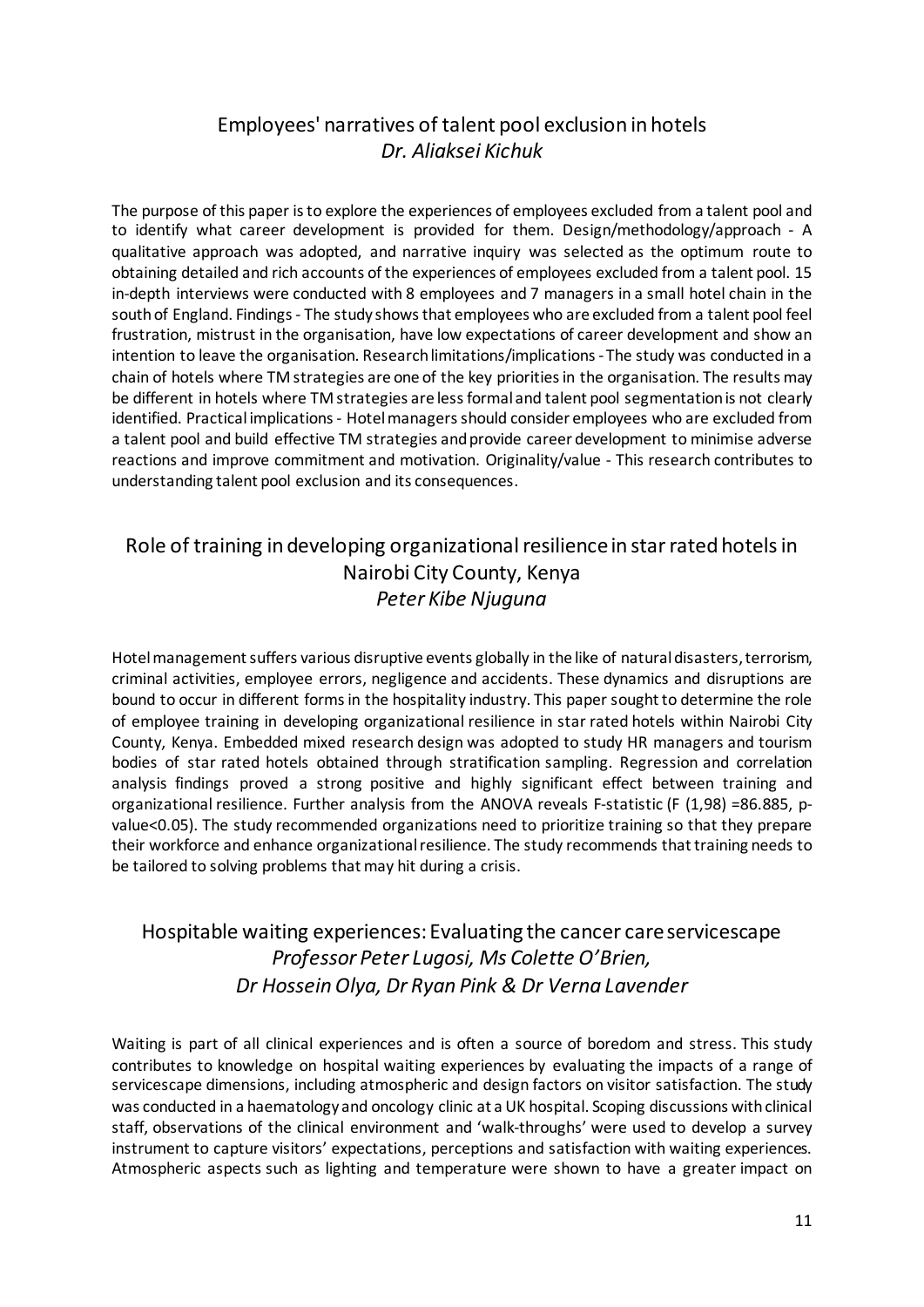satisfaction than design features. Perceptions of wayfinding and privacy features, alone and in combination, were shown to impact significantly on satisfaction and dissatisfaction. Paying close attention to improving experiences of privacy and wayfinding can significantly improve overall satisfaction, with the scope to compensate for deficiencies in other areas of servicescape management.

## <span id="page-11-1"></span><span id="page-11-0"></span>The travel decision-making journey revisited: The case of the specialist tour operators *Dr. Svetla Stoyanova-Bozhkova*

In the context of rapidly increasing demand for tailor-made holidays, Specialist Tour Operators (STO) have to re-visit the travel decision-making journey and align their marketing strategies to effectively influence customers' buying decisions. This research employs a qualitative approach to gain a deep and detailed understanding of the personal experiences when purchasing a tailor-made holiday and the influence of current marketing strategies at each stage of the decision-making process. Key findings suggest that new stages can be added to the customer journey to better reflect the unique features of the tailor-made holidays and enable STO to focus their marketing efforts on those stages where maximum impact can be achieved. The research reveals the growing role of consumer-driven marketing and holiday customisation. The findings can guide the methodological decisions for future research, and equally enable managers to quantify the decision-making process and design appropriate strategies to influence particular segments of the market.

## <span id="page-11-2"></span>Spicing-Up hospitality service encounters: The case of Pepper<sup>™</sup> *Aarni Tuomi*

<span id="page-11-3"></span>The increased interest and use of service robots in hospitality is transforming service encounters, and subsequently, changing service experiences. However, not much is yet known about the implications of robotising hospitality. To address this, a field experiment was conducted to better understand how a specific service robot, Softbank Robotics' Pepper™, might impact service delivery in hospitality. Pepper™ was deployed to provide information during an academic conference in early 2020. Participants rated the service encounter, which consisted of both voice and tablet interaction, as mostly enjoyable. However, the relatively loud use-setting combined with Pepper™'s technical inadequacies significantly impacted the naturalness of interaction. In terms of Pepper™'s broader applicability in hospitality, participants considered it most suitable for taking orders in restaurant service settings, but least suitable for actually delivering orders. Managerial and theoretical implications of the current study are discussed, and a follow-up study to further evaluate Pepper™'s suitability to deliver hospitality services is proposed.

## <span id="page-11-5"></span><span id="page-11-4"></span>Visual attention on MGC websites toward restaurant selection making *Songphon Uthaisar, Professor Anita Eves & Dr. Lorna Wang*

Nowadays, the internet plays an important role as a platform to deliver information from restaurants about their offers (Mareter Generated Content-MGC). Previous studies have indicated that online information can influence and attract customers in restaurant choice. However, in-depth understanding of what online information influences restaurant selection is little known, especially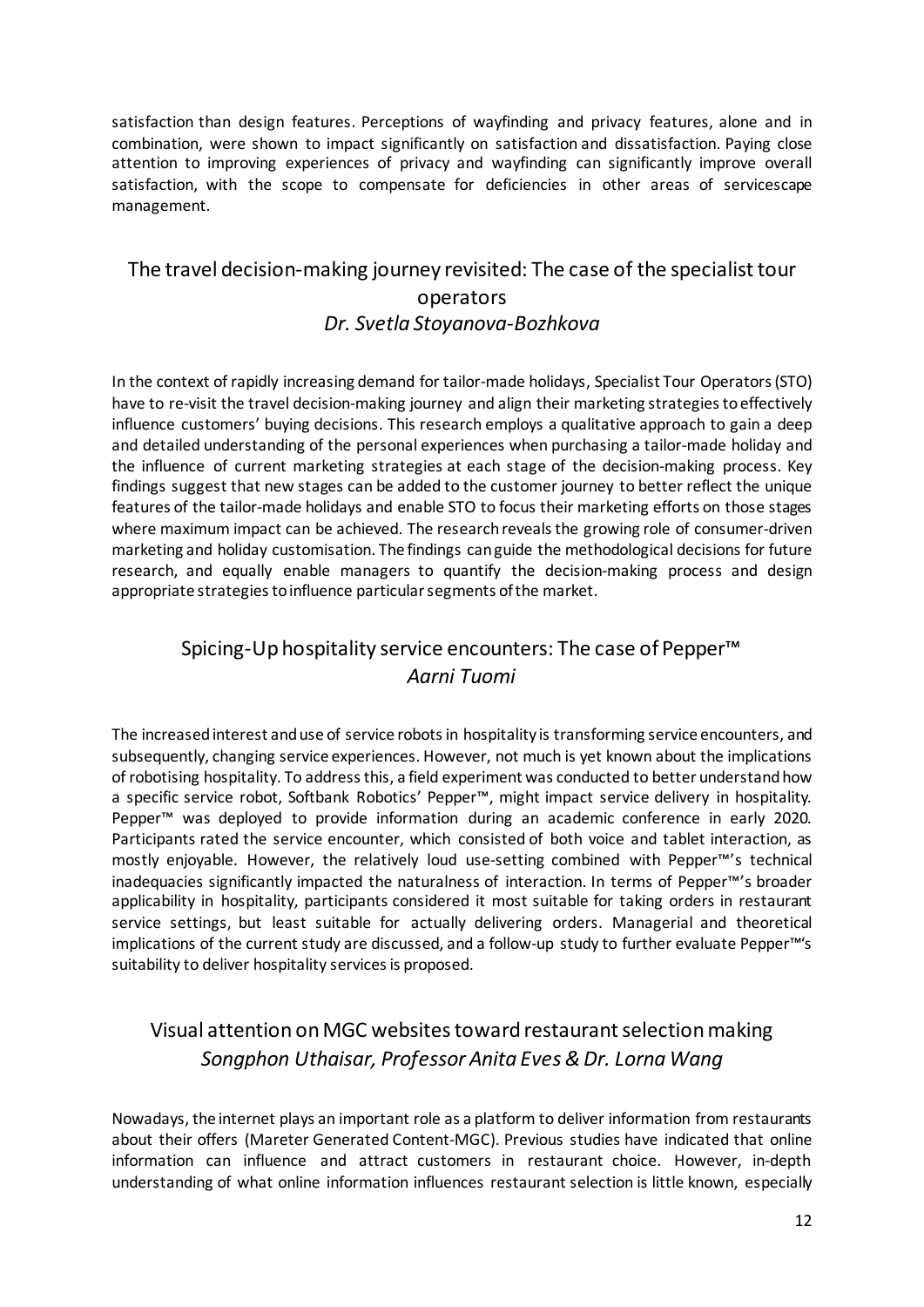when invested using a visual attention approach. This study aims to establish a deep and comprehensive insight into online information search behaviour with respect to restaurant choice, by applying physiological measurement technique, eye tracking, to understand customers online search experience. Semi-structured interviews were used to explore eye-tracking results further. The results revealed that 'menu' pages both visual and verbal information were the most important information page on restaurant websites, suggesting that restaurant marketers should make marketing strategies on this page according to their target customers.

## Authenticity, inauthenticity and augmented reality *Emmy YM Yeung*

<span id="page-12-1"></span><span id="page-12-0"></span>Inauthenticity, inherently with a negative connotation and an undesired element in the tourist experience is under-researched. This research will investigate how tourists interpret authenticity and to what extent inauthenticity is acceptable to them. With the use of augmented reality techniques in interpretation, this research attempts to understand how authenticity and inauthenticity affect the tourist's experience. This paper contributes to the authenticity debate and empirical measurement of inauthenticity. This paper also attempts to link authenticity with technology.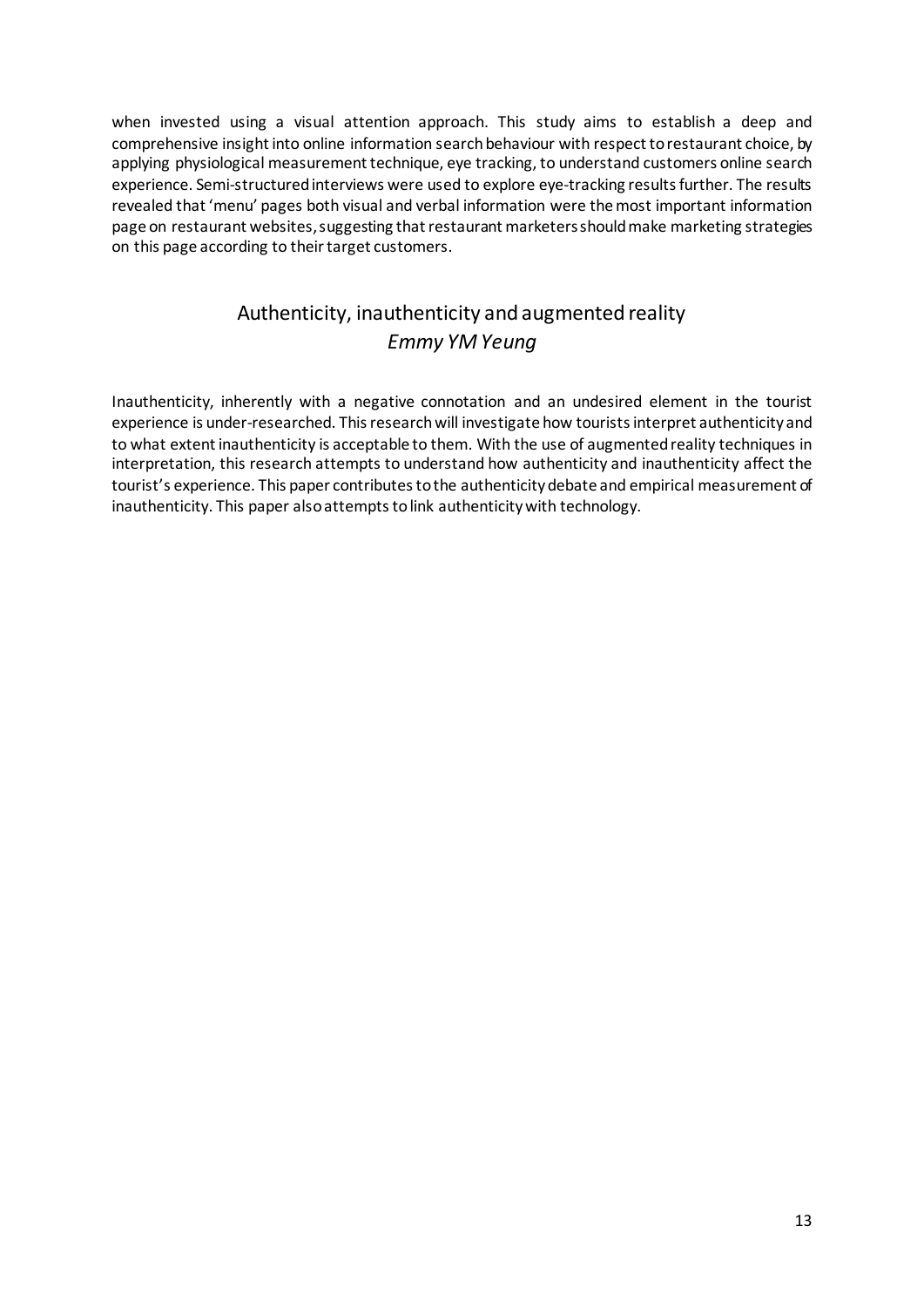## Theme: Critical and Cultural Studies of Hospitality

#### <span id="page-13-2"></span><span id="page-13-1"></span><span id="page-13-0"></span>Eating with the ghosts of horses: Towards an understanding of the genius loci of tearooms in historic houses *Helen Egan, Dr. Emmie Deakin & Dave Egan*

This paper reports on a piece of exploratory research looking at how hospitality venues can utilise historic buildings and maintain and use the historic context of the building to enhance the hospitality experience through the genius loci of the setting, the spirit of the place. The authors report on 3 case studies where the authors suggest that the hospitality offer, together with the décor and the way the buildings are utilised, work with the historic building to maintain the genius loci of the setting and at the same time create a more authentic experience for the visitor. These case studies use the example of former stables within an historic house setting.

#### <span id="page-13-4"></span><span id="page-13-3"></span>The Clink training restaurants: Analysis of TripAdvisor customer reviews *Dr. Maria Gebbels, Professor Alison McIntosh & Dr. Tracy Harkison*

Customer reviews for any restaurant are important, but when the restaurant is situated in a prison reviews may influence wider social attitudes, as well as future custom. The Clink Charity runs training restaurants in four U.K. prisons and its aim is to change public perceptions of prisoners, create second chances and transform lives. However, to date there has been no research conducted on customers' feedback of these restaurants. This research used an interpretive qualitative case study of all four Clink restaurants to evaluate customer feedback through an analysis of their comments and opinions posted on the online review website TripAdvisor. In total 3951 reviews were analysed using qualitative analysis software, Leximancer 4.5. In the preliminary analysis four significant themes were generated: 'food; 'visit'; 'place' and 'alcohol'. This paper offers preliminary findings which suggest that the four training restaurants have begun to change perceptions of the public by offering professional restaurant dining experiences delivered by highly trained chefs and waiting staff.

## Family as the archetype of "ideal" hospitality *Dr. Gesthimani Moysidou*

<span id="page-13-6"></span><span id="page-13-5"></span>This paper explores the use of the family narrative as the archetype of hospitality. Hospitality is central to domesticity (Levinas, 1969) while hospitality towards the stranger has been characterised as an ethical relation (Bulley, 2015). This research focuses on non-commercial homestays, an exchange between strangers of food and accommodation for a few hours of daily work. In these encounters, the family narrative is often used by hosts to create fictive kinship (Kosnik, 2013; Anderson, 2014) and undermine the work aspect of the exchange (Parreñas, 2001). Findings suggest that the family narrative is one of the most common analogies to the hospitable treatment of the guest; mostly employed to describe an "ideal" or "pure" hospitality. When the relationship between the two sides is likened to a familial relationship, the connotations are mostly positive, particularly for the guest. However, issues of inequality historically found in families can often be noticed in these exchanges. With roles and responsibilities in the family often being defined by gender, this appears to inform these types of relationships. Moreover, in situations where the guest is treated as the child, they can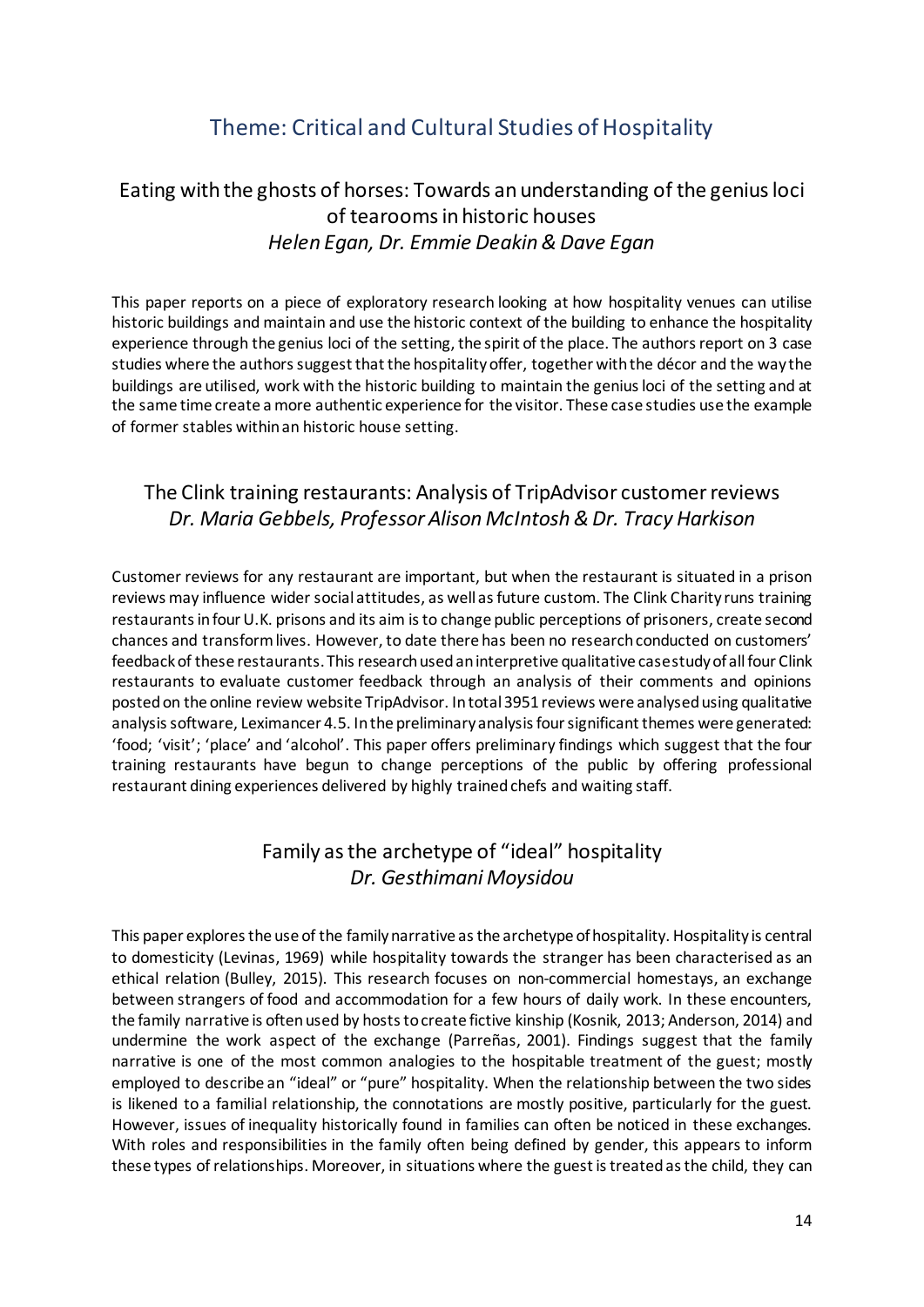feel infantilised and removed of their agency. This type of approach to the host-guest relationship can create stronger bonds but also family-like tensions between the two sides; patronising behaviours from host 'parents' and defiance from guest 'children'. Much like hospitality is inextricably connected to hostility, in these situations a certain level of hostility can infuse family-type relationships.

#### <span id="page-14-1"></span><span id="page-14-0"></span>Placemaking, place shaping and the experience economy: Is London moving east? *Lynthon Musamadya & Lisa Wyld*

Purpose – the purpose of this paper is to investigate the relationship between place making, place shaping and the experience economy in East London. This conceptual paper is based upon a literature review and consults a range of databases to meet this purpose. Design/methodology/approach – This paper explores how the experience economy will evolve from the contexts created through placemaking and place shaping with particular focus on the stakeholders and potential developments for the East London locality. Findings – This paper identifies the potential room for development and value that will be created in the micro-economy through jobs, housing, parks and venues and East Bank. It is essential to include the local community in the process to get a good buy-in and give a sense of ownership. Originality/value – This conceptual paper provides depth and breadth of placemaking, place shaping and the experience economy for a variety of stakeholders: researchers, investors, local government, residents and other interested parties. Keywords - placemaking, place shaping, experience economy, experiences, events, experience landscape, East Bank Paper Type Conceptual paper

## <span id="page-14-2"></span>"I just can't shut off": Retiring from the small hospitality business *Dr. Richard Telling*

<span id="page-14-3"></span>Retirement has been widely explored among business owners and employees though empirical work has yet to reach the hospitality industry where a closeness to the guest, fun and friendships and a lack of traditional economic goals are often elements of the small firm sector. This paper addresses this gap by exploring retirement within a small hospitality business context through an interpretive and qualitative approach. A family-run restaurant in the UK formed the basis of the case study from which the retirement decisions of three interviewees were analysed: a family owner; a family employee; and a non-family employee. The findings highlight the role of 'helping' as a means of easing older generations out of the business, an undertaking previously associated with introducing younger generations to family business involvement. Due to the challenges that retirees experience in disentangling themselves from the business, the paper challenges the very concept of retirement within a small hospitality business context and lays the foundation for further research among hospitality businesses and their retirees.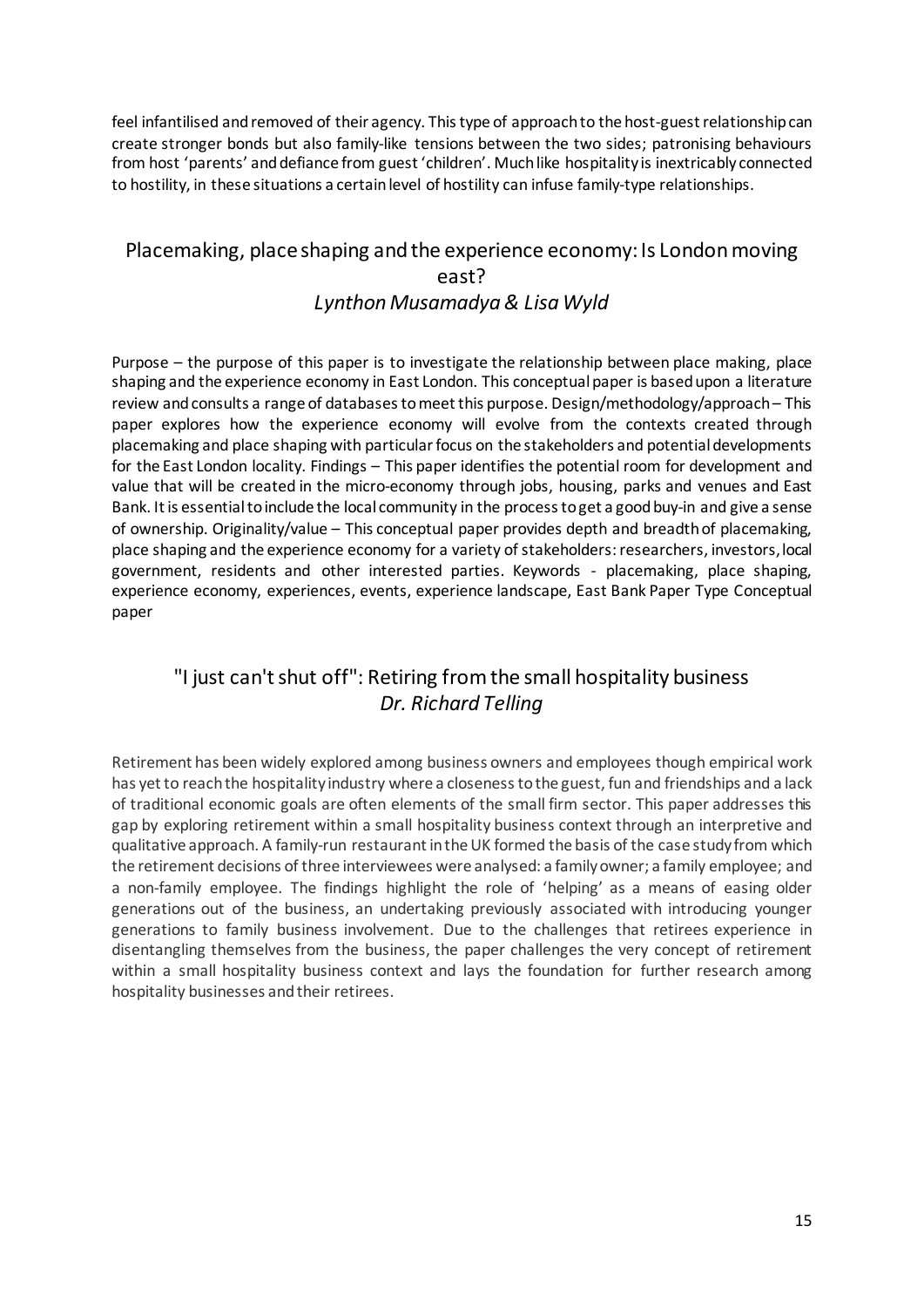## Theme: Food, Drink and Society

#### <span id="page-15-2"></span><span id="page-15-1"></span><span id="page-15-0"></span>Getting elderly in care homes to eat healthy & sustainable food - antecedents to nudging *Dr. Michel Altan*

As sustainable and healthy food consumption has become a dominant trend in the hospitality industry, healthcare institutions (including elderly care homes) follow suit and progressively integrate sustainable and healthy food practices into their corporate policies and strategic planning. In the field of hospitality, nudging techniques are increasingly used to steer specific food choices. But implementing such approaches and interventions successfully with elderly people who have an aversion to change their nutritional behaviour and a rather outspoken preference for traditional foods is challenging. Instead of focusing on the impact of nudging, this research aims to develop an understanding of the attitude of employees towards healthy and sustainable food, considering that the behaviour and commitment of employees is critical to implement successful sustainable and healthy food practices. This is achieved by developing an understanding of the degree of readiness that employees show in terms of sustainable and healthy food consumption. A combined qualitative (17 semi-structured interviews) and quantitative (43 questionnaires) approach based on a single case study was performed; data was collected in food and beverage operations of a major player in the elderly care sector operating in the Dutch region of Gelderland. The results show a clear discrepancy between corporate policies of the operator on the one hand and the personal motivation, norms, values, beliefs and employee's attitude towards sustainability and healthy food on the other hand. And even though employees are sufficiently motivated, they do need support in the form of education on how to make food both tasty and healthy and sustainable, and clear direction from management on expectations. This study further highlights that developing awareness about healthy and sustainable food habits among employees and ensuring there is a degree of alignment between cooking and serving habits at home and in the workplace, are crucial.

#### <span id="page-15-4"></span><span id="page-15-3"></span>Menu planning among independent restaurants: Does goal orientation matter? *Federica Burresi & Dr. Richard Telling*

The topics of goal orientation and menu planning have both received academic attention within a smallhospitality business context, though research has yet to explore the linkage between these two areas. This paper addresses this gap through a mixed methods approach conducted among seven businesses in South Yorkshire's Italian restaurant community. The study combined interviews, which focused on the business owner's motives for operating the business, with a quantitative element to analyse the size, composition and frequency of change associated with their menus. The research findings indicate that whilst a minority of restaurant owners identified with a profit and growth orientation, this did not correlate with a certain menu composition though it did influence menu size in such restaurants. The paper concludes by considering the limitations and implications for future research.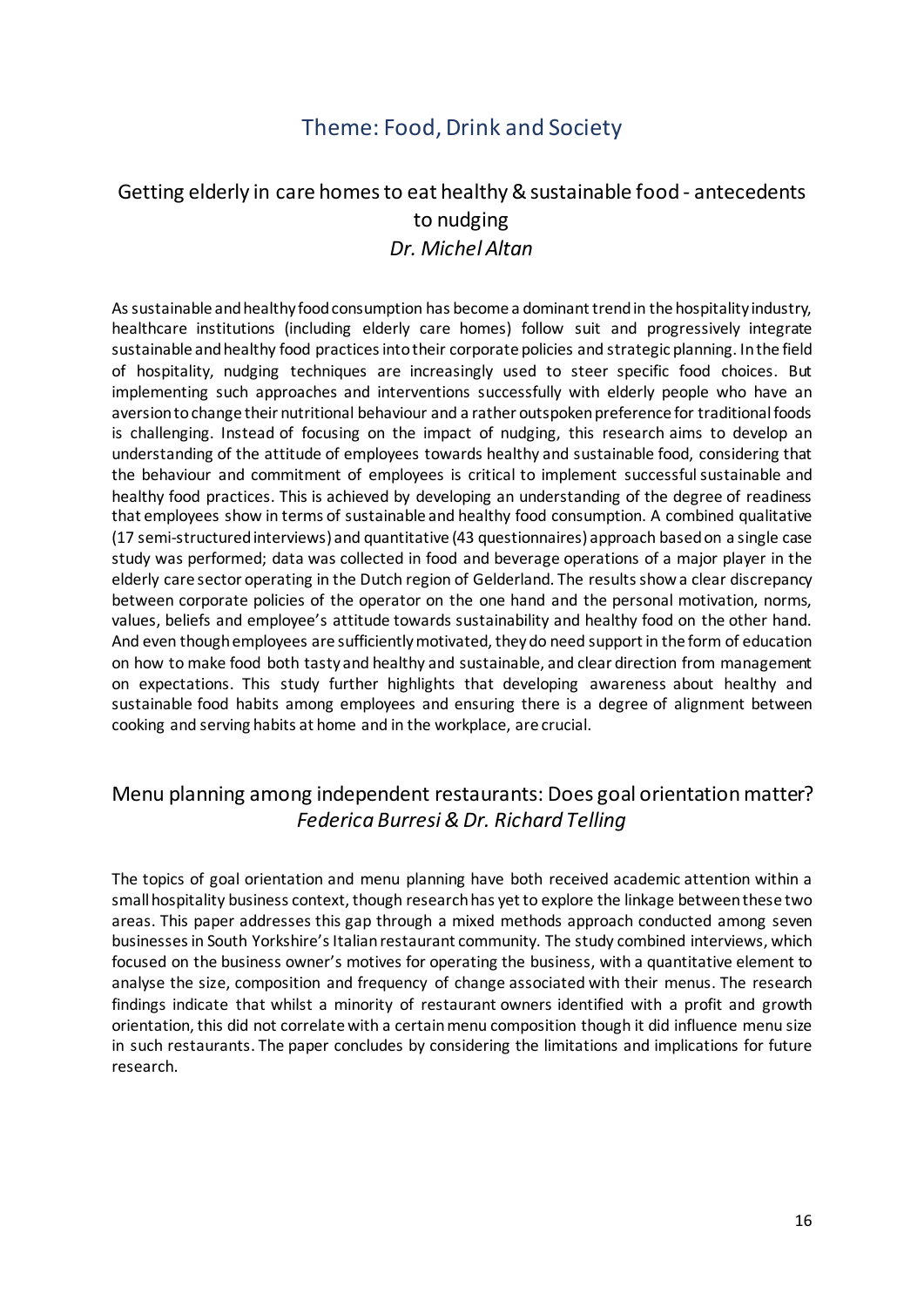## <span id="page-16-0"></span>Is sommelier professionalism being eroded? A traits approach *Dr. John Dunning*

<span id="page-16-1"></span>The role of the sommelier is an important one in restaurants, in order to facilitate wine service to guests. However, there are pressures on restaurant owners, and others, to maximise revenue and reduce costs, which can impact upon sommeliers and their professionalism. Although professionalism is a widely used term, it has not been examined from a traits perspective in the specific context of the sommelier and their work in restaurants. This conceptual paper therefore explores the sommelier role by using four professionalism traits as a framework of analysis.

#### <span id="page-16-3"></span><span id="page-16-2"></span>The hospitable city an investigation into Manchester's nighttime economy *Dr. Ian Elsmore, Dave Egan & James Merron*

This paper reports on an exploratory piece of qualitative research into the nighttime economy of Manchester City centre, the researchers interviewed visitors to bars and other nighttime venues in the centre of Manchester, to explore their perceptions of the hospitableness of venues and the different quarters of the city centre. The key findings are that the nighttime economy is a more significant player in the renaissance of Manchester City centre than previous research has suggested. Moreover, the attractiveness and perceived hospitality of venues is at least partly determined by its location within a specific quarter of the city centre. The hospitableness of a venue and its associated quarter is determined by partly who is likely to be there but also who is not likely to be there. Lastly there was a strong belief among many interviewees that Manchester was a hospitable city, as there was a quarter for everyone somewhere in the city.

## Understanding of the new demands of open kitchens on chefs *Dr. David Graham & Dr. Ian Elsmore*

<span id="page-16-5"></span><span id="page-16-4"></span>This exploratory study is to review the use of sketch drawings to elicit the deeper feelings of chefs toward the changing nature of the professional kitchen environment. One of the consequences of the move from a manufacturing to an experience-based economy (Pine & Gilmore, 1999), is the fusion between the front and back of house/office, propelling the previously unseen professional kitchen environment into the public eye. Providing a new and stimulating experience for the guest (Frable, 1998) as *`entertaining interaction`* (Lugosi, 2008, p. 140) or *`eatertainment`* (Graham, 2001). This blurring of the demarcation between production and entertainment repositions the chef as an emotional and aesthetic labourer.

Traditionally the chef, as a skilled craft worker occupied a predominantly male world protected from the public gaze, where tempers, egos and questionable practices were often the norm (Orwell, 1933; Fine, 1996; Bourdain, 2000; White & Steen, 2006; Robinson, 2008; Burrow, et al., 2015; Robinson & Baum, 2020). This research study sought an understanding of how skilled craft workers felt about this transformation from a closed hidden working-class production environment (McIvor, 2013), to a predominantly middle-class theatre of performance. An environment necessitating employees to adopt the behaviour of emotional labourers (Hochschild, 1983; Grandey & Gabriel, 2015) suppressing previous working norms while conforming to the expectations of *`looking good and sounding right*` (Warhurst & Nickson, 2001, p. 1) framed as aesthetic labourers (Warhurst, 2015).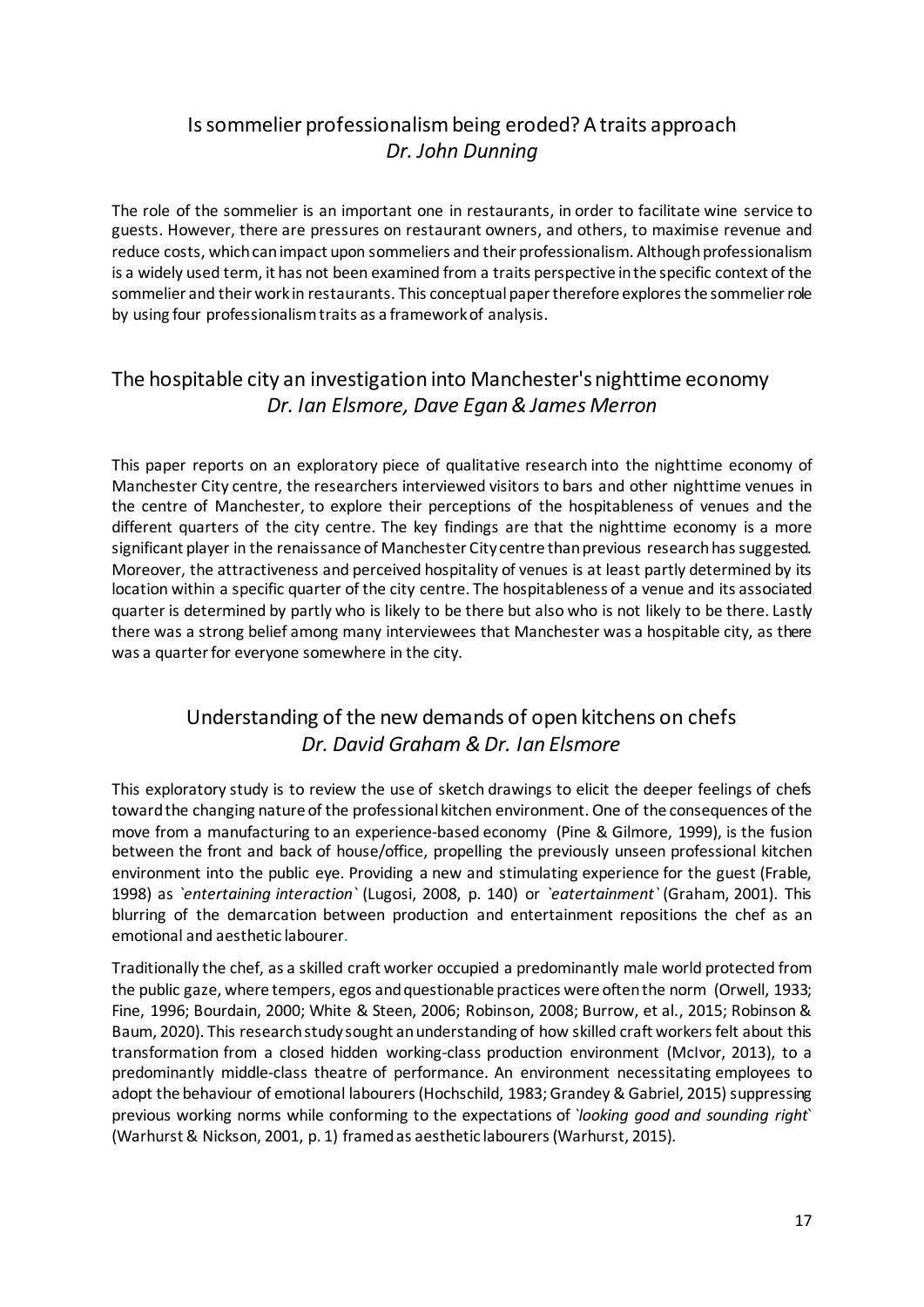#### Practicing dynamic hospitable meals *Dr. Lise Justesen*

<span id="page-17-1"></span><span id="page-17-0"></span>The elderly population increases. Involving residents in meal activity is suggested as new welfare activities in nursing homes. A dynamic hospitable meal practice is as conceptual frame, which focuses on co-creational meal activities as an opportunity for meal experiences that are unpredictable and of multiple values for individuals. The paper aims to identify methodological grips to involve residents in food related activities that support residents' quality of life. The finding is based on a project studying involvement of residents in meals in a Danish nursing home. 29 breakfast clubs are held with 4-5 residents (16) and 2-3 (10) health-care-professional (HCP) during 2018 and 2019. Residents are hosting the club on shift. All members are preparing the meal together. Semi-structured interviews with residents (10), and HCP (5), in combination with observations are analyzed through a hermeneutic analysis-strategy and three methodological grips are identified. 1) Establishing a community of practice supports social relations, 2) A dynamic dialogue, travelling back and forth in time supports existent or new identities and ideas, 3) negotiating food practices enables acknowledging residents' values and opinions. A dynamic hospitable meal practice would support quality of life but, the question is how to implement these practices in practice?

## Jamie Oliver: Taste, Monks and Nonnas Ariane Lengyel

<span id="page-17-3"></span><span id="page-17-2"></span>Food is an essential part of our lives and is clearly more than simply a physiological requirement. It impacts upon the way we live and carries strong social and cultural references. From a social perspective, food and taste can serve as a social symbols and discriminators because they imply notions of choice. Within this arena, the celebrity chef has become an important part of contemporary British society as an agent in transmitting concepts of taste and distinction through television and other media. The celebrity chef is now a modern cultural figure that embodies notions of modern-day shifts in attitudes towards cooking, ethics, consumption, culinary taste, gender and cultural capital. This work will present the findings from the analysis of Jamie Oliver's cookbook, Jamie's Italy and the associated television (TV) show, Jamie's Great Italian Escape. It will seek to identify key themes extracted from the sustained and repeated reading and viewing of the book and TV series. The conclusions may suggest that Oliver has some influence in conveying messages of authenticity, lifestyle and expertise and may therefore be a player in the construction of taste.

#### <span id="page-17-5"></span><span id="page-17-4"></span>Demand-side marketing: Consumers' role in influencing food travel and cocreating destination restaurants *Eliana Lisuzzo*

Travelling for food experiences has been a research topic of increasing interest over the past few decades. Literature has largely explored the motives and decision-making process behind food travel as the desire to participate in hyper-popular food experiences has become a consumer phenomenon. Reviewing the mounting evidence that in-person and electronic word of mouth advertisement significantly impact diners' visit intention, this paper asserts that demand-side marketing is equally as, if not more, important and influential as supply-side marketing. Moreover, particularly drawing from recent research that has shed light on the success of hyper-popular restaurants, this paper further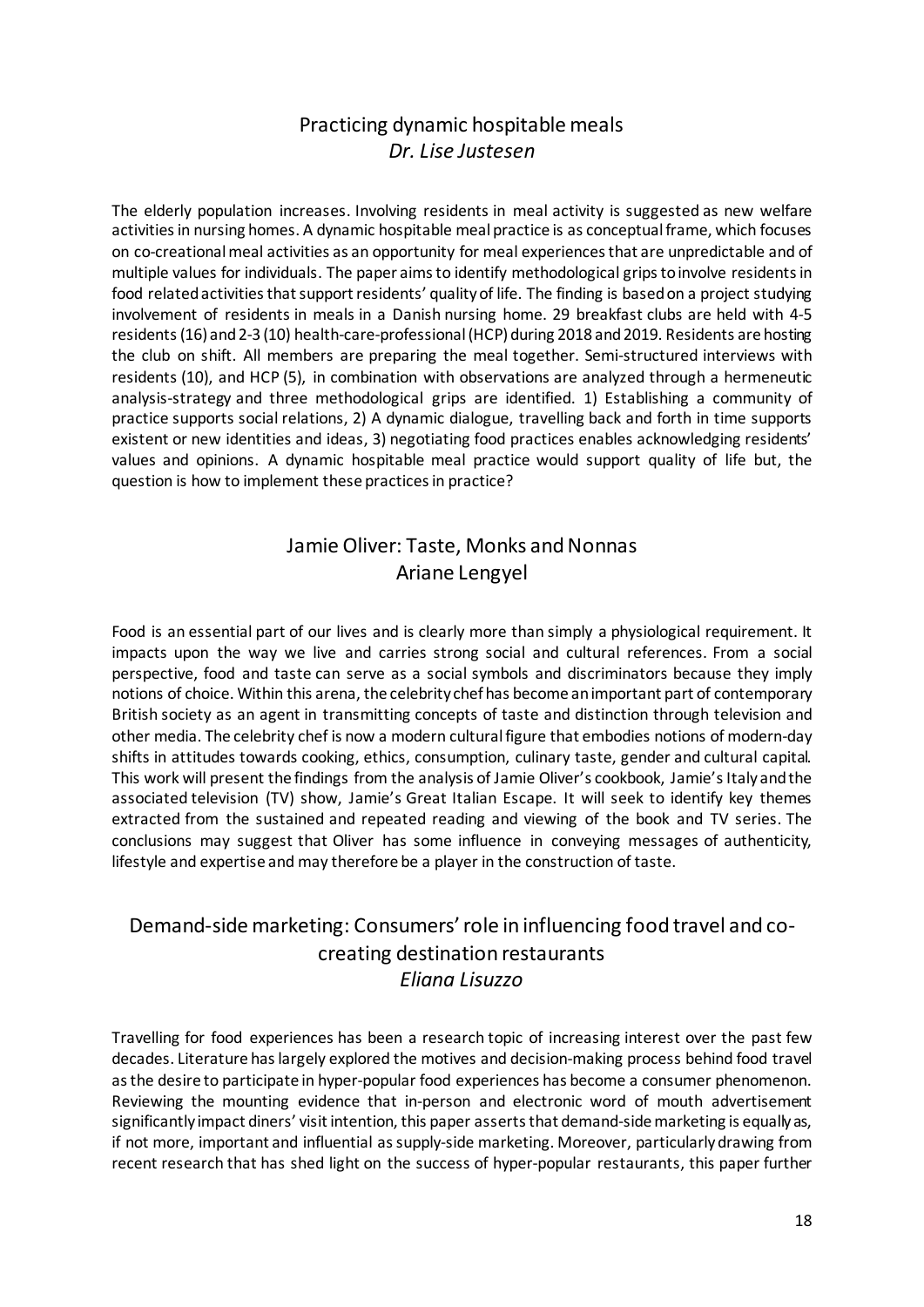emphasises how demand-side marketing co-creates restaurants' value in a competitive industry and is therefore crucial to establishing and maintaining an eatery's "destination restaurant" status.

## <span id="page-18-1"></span><span id="page-18-0"></span>Migrant visibility, agency and identity work in food enterprises *Professor Peter Lugosi, Dr Thiago Allis, Dr Marcos Ferreira, Eanne Palacio Leite, Aluizio Pessoa, Dr Ross Forman & Professor Mark Lewis*

This paper explores how migrants engage in food-related enterprises, focusing the ways in which they mobilise various forms of cultural capital; and how their food-related business and organisational practices intersect with identity work. Drawing on research conducted in São Paulo, Brazil, the paper argues that in these realms of enterprise and employment, cultural capital, which includes cultural heritage, food, crafts skills, etc., become valuable resources for migrants. The paper examines how activities in these domains provide opportunities to maintain and celebrate their distinct heritage and identities, allowing migrants to become socially, economically and politically 'present' (or visible) in urban areas. Moreover, it questions how cultural resources become enrolled in the wider leisure and tourism economies of cities, generating different forms of capital that further support migrant communities' vitality and political agency, as manifested in their self-determination and resilience.

#### <span id="page-18-3"></span><span id="page-18-2"></span>Australian Chardonnay: Assessing today's consumption and attitudes by British wine drinkers. Is Chardonnay back again? *Daniel Ma*

Given its versatility as a wine grape, Chardonnay became a victim of its success in the 80s/90s with cheap, over oaked wines particularly from Australia flooding the market. This led to consumers rejecting it, coining "Anything But Chardonnay". Australian winemaking has since evolved and innovated to attract consumers back. Negative sentiment is still reported mainly on mass press. While objective research on Chardonnay was performed in the Australian market, this was the first study to explore Australian Chardonnay with the British consumer, with greater access and diversity to Chardonnay from around the world. In a survey of 943 UK consumers, half consumed Australian Chardonnay regularly; one in ten "ABCs" avoided all Chardonnay. Contrary to mass press opinion, Australia was the highest rated of popular Chardonnay regions. The Australian Chardonnay drinker tended to be younger, married, better educated, and have a higher income. They consumed more and spent more per bottle and had more expertise and engagement with wine. The opposite was observed for ABCs. Though there was no gender preference overall, it was consumed more by younger women and older men. Millennials preferred quality over quantity and placed greater value on sustainable/ethical winemaking. The outlook for Australian Chardonnay is positive, with consumers believing it has improved in the last 5-10 years.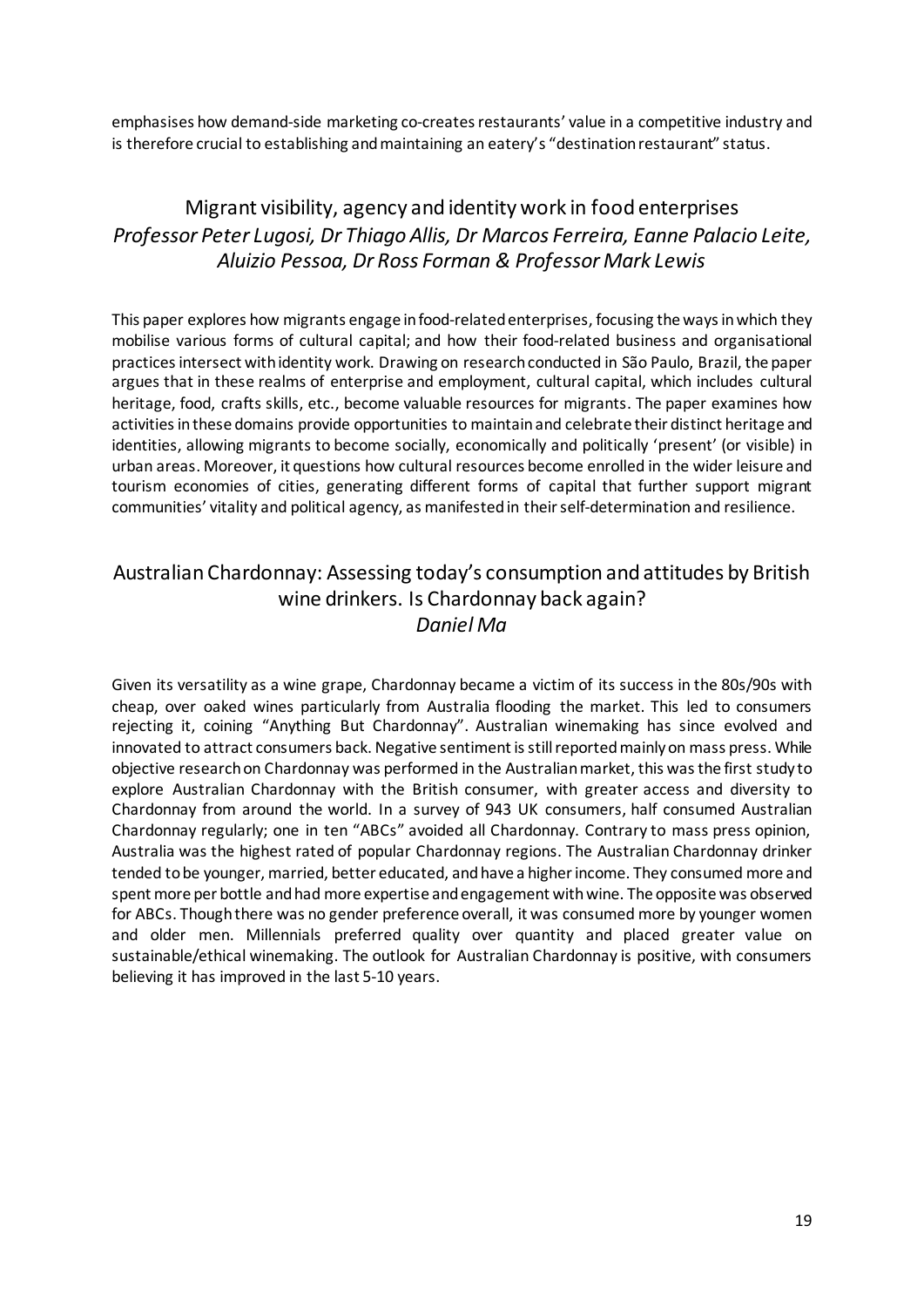## <span id="page-19-1"></span><span id="page-19-0"></span>An Investigation into the impact of rewards on motivation and job satisfaction of frontline employees in the restaurant industry in Limerick City (Ireland) *Dr. Noelle O'Connor & Anna O'Loan*

There is a shortage of skilled hospitality staff throughout Ireland (GradIreland, 2019) as well as a high turnover rate that reached 72.1% in 2015 (Ruggless, 2016). Therefore, the aim of this research paper is to investigate the impact rewards may have on frontline employees within the restaurant industry in Limerick City (Ireland). It attempts to create a list of recommendations of reward methods that may be beneficial to restaurant managers who are struggling to motivate their staff. A phenomenological approach was undertaken in order to gather data from one hundred frontline employees in the restaurant industry, as well as four restaurant managers operating in Limerick City and compare reward schemes used to impact motivation and job satisfaction. The findings outlined the use of both intrinsic and extrinsic rewards are beneficial to the overall business, and not just the employees. However, a manager should be aware of potential barriers to offering rewards, such as restricted resources, or a difficulty in establishing a standard to measure. The area of motivation in the hospitality industry will need further research conducted into it, as very little up-to-date, current information is available on the topic, with a specific focus in Ireland.

#### <span id="page-19-3"></span><span id="page-19-2"></span>Liquid otherness - Network commensality and the transient social interactions of others *Dr. Gavin Urie*

This study explores the role of emerging trends in network commensality. Often termed as supper clubs or pop-up restaurants the focus is not just on the food being eaten but the range of social practices which are linked to the act of commensality. With network commensality encouraging interactions with both familiars and strangers, they act as a social tissue, where encounters with the other and the acceptance of otherness can take place. These social interactions are given added value with what Bauman (2000) describes as a liquid modernity, where social structures and personal relationships are becoming largely ephemeral, transient, and fleeting in nature. This paper concludes that the significance of network commensality within contemporary hospitality is strongly linked to the extension of social interactions with others, unfamiliars or those beyond the strong ties of family and work. In an increasingly globalised society, it is argued that communal meals are less of a social norm and something which is lacking from our societal make-up. Network commensality, therefore, provides an opportunity for the social interactions around the meal to be experienced without the pressure, expectation or necessity to move these interactions beyond the scope of the meal in which they are experienced.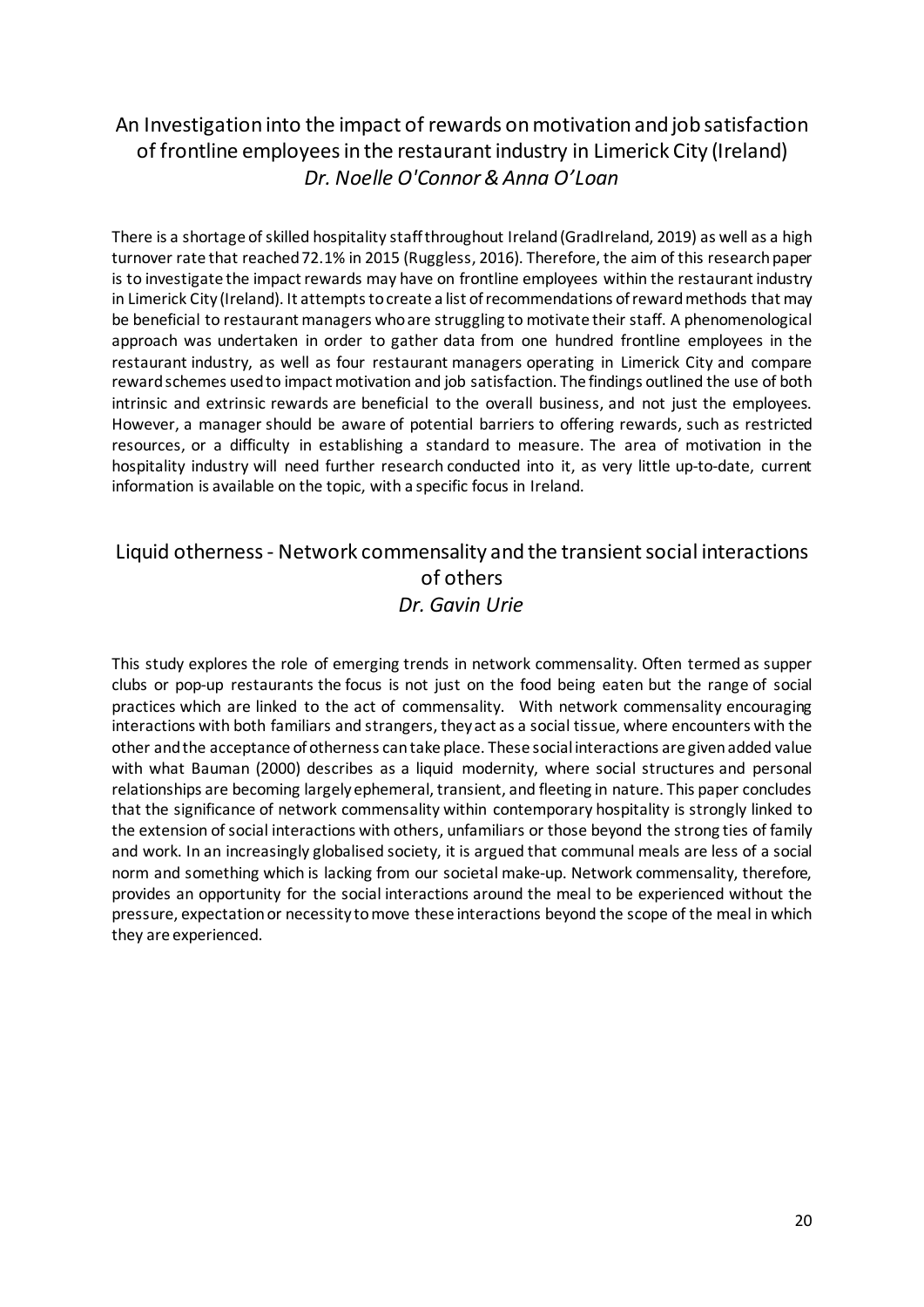## <span id="page-20-0"></span>Theme: Learning, Teaching & Assessment in Hospitality Management Education

## <span id="page-20-1"></span>Tightrope walking: Exploring the educational value of anthropological participant observation in hospitality management education *Dr. Marte-Rinck de Boer*

<span id="page-20-2"></span>The paper narrates from an exploratory project and flanking qualitative research with hospitality management undergraduates to understand the educational value of anthropological participant observation. It is a response to a call for ethnography in education (Lashley 2018) while following Ingold's vision on the educational character of participant observation (2017) and connecting hospitality research with practitioner inquiry in teacher education (Cochran-Smith & Lytle 2015). 100 third year undergraduates integrated participant observation in their managerial training in a commercial 4\* on-campus hotel. Flanking research data included recordings of (bi-)weekly consultation meetings, student focus group meetings and oral defences; submitted research papers including fieldnotes and reflections from students' research; field notes and reflections on experiences with students. Thematic analysis and storytelling were used to interpret data. Students perceived the value of APO for learning and evaluated it as a sensemaking research project while becoming more attentive. Nevertheless, due to uncertainty while walking an unknown and unstructured path students needed support to weave APO into practical training. The hotel's 'action' focus made students question its relevance. We recommend prolonging and extending the project while involving education designers, teaching staff and practical instructors and students to think about the possibilities of APO in hospitality curricula.

#### <span id="page-20-4"></span><span id="page-20-3"></span>Professionalism traits: Hospitality management academics' experiences of working in a changing higher education sector *Dr. John Dunning*

Professionalism is a much-used term but analysis of this construct from the perspective of traits is relatively limited. This paper explores four traits (higher level knowledge, autonomy, collegiality and service) in the context of hospitality management academics working in post-1992 universities. Three key themes emerge as being relevant to their experiences of professionalism in the changing HE sector. The impact of the changes, and their effect on professionalism, could have significance for the hospitality management academics themselves and also for future hospitality management graduates.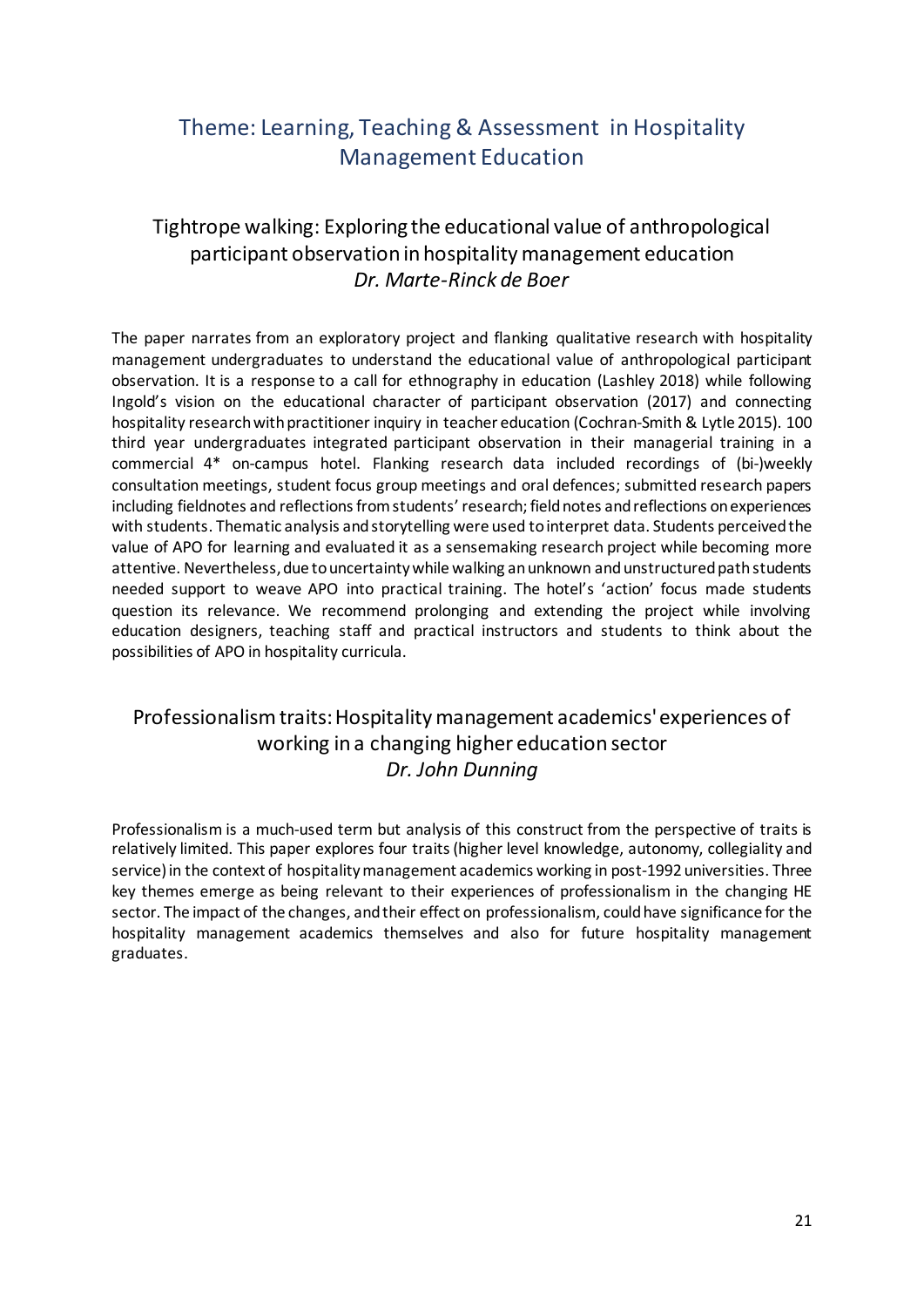## <span id="page-21-0"></span>A study on the impacts of alternative delivery models on hospitality postgraduate students in the Department of Service Sector Management at Sheffield Hallam University *Dr. Ian Elsmore & Dr.Wei Chen*

<span id="page-21-1"></span>This research considers student attitudes to three different patterns used for the timetabling and delivery of teaching. The research compared module performance data on a number of modules and following which, interviews were conducted in order to ascertain the method of delivery preferred by students. The research suggests that timetable patterns have a significant impact on engagement with study and student satisfaction in general. Most significant however, is the concentration of the timetable and the relationship between delivery and content.

#### <span id="page-21-2"></span>Connecting communities to enhance student learning experiences *Edel Griffin*

<span id="page-21-3"></span>Creating memorable learning experiences facilitates deeper and meaningful learning among students. This paper showcases the value gained by taking students outside the classroom into the community, connecting with heritage and tourism organisations to create new, engaging and authentic 'service learning' experiences. Service learning (SL) is not a new concept. Aligning learning to solve community problems is as relevant today as it was when it first emerged in literature in the early 1900s. This research advocates the importance of SL as a teaching approach connecting learners, academics and the wider community. This paper presents a case study from the historic city of Derry-Londonderry detailing how marketing students engage in new SL projects outside campus settings where knowledge is exchanged between key heritage and tourism stakeholders. Literature links will identify how 'entrepreneurial' universities, successfully use situated learning and service learning. The research maps five years embedding SL into the curriculum for marketing students, providing reflections and experiences of the value of learning through heritage and tourism.

#### <span id="page-21-5"></span><span id="page-21-4"></span>'…but it's just cooking dinner?': Training and educating the professional chefs of the future: A pilot study *Chris Jones & Ewen Crilley*

This study explored how new approaches to culinary training and education can meet the future needs of the UK hospitality industry and contribute to meeting demand projections of 11,000 additional chefs by 2022. The study examined the complex nature of the role of the professional chef and evaluated key knowledge, skill and attitudinal competencies. The literature highlighted the trade-off of traditional technical-based skills development, with increasingly progressive education that is scientific, managerial and technological in nature. Three qualitative, semi-structured interviews were conducted with head chefs of independent restaurants in Derbyshire, and it was found that trainee chefs must experience the industry external to their own study environment through industrial work placements and stagiaire. The research highlights a move from a product, or skills-based training to a process-based approach and a need to build a learning environment where students can create and test new knowledge and innovative ideas. The implications of this on the training sector are significant, and training providers must collaborate with industry to co-create training that is relevant, contemporary and impactful.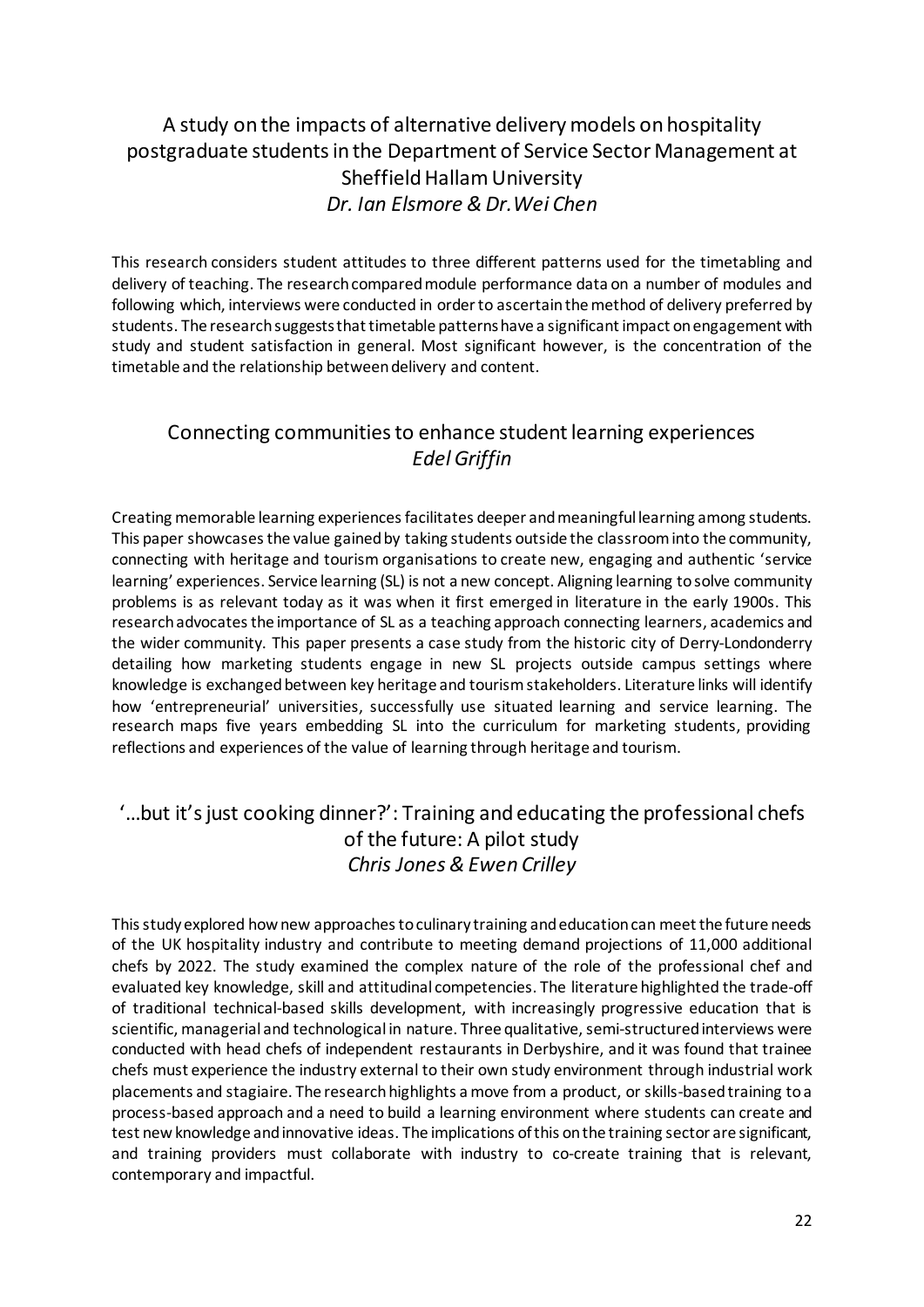## <span id="page-22-0"></span>Design thinking enhancing service concept development in hospitality management education *Miia-Maija Vakkuri & Heidi Vähänikkilä*

<span id="page-22-1"></span>This paper aims to introduce best practices of learning by developing (LbD) learning model in a RDI cocreational project. A partnership between tourism business operator HELtours based in the Helsinki area and students of the hospitality management degree programme from multicultural backgrounds aimed at producing new service concepts for the company partner. Students from Bangladesh, Finland, India, Latvia, Nepal and Russia worked together for a time of three months. Developing services in cooperation with companies throughout studies of 3.5 years in Laurea University of Applied Sciences (Laurea UAS) – starting from the very first year – allows students to have an authentic perspective on real-life business knowledge. The LbD model, which has roots in pragmatic learning theory, offers a methodology for the development of practice-oriented entrepreneurial education. The LbD model integrates the three tasks given to universities of applied sciences: research and development, regional development and pedagogy. The case study presented in this paper followed the design thinking approach. This created a formulated process that was followed. As a result, in this case, new customer-oriented, sustainable service product concepts were invented for HELtours. Students reflected on their learning path by giving feedback on how their competencies grew along with the project. The students reported a positive impact regarding cooperation with a real-life company and the idea of developing a new practice of the company's business model. Some difficulties were reported regarding team-leading and time management.

#### <span id="page-22-3"></span><span id="page-22-2"></span>Hospitality faculty leadership style and perceptions of teaching leadership in the classroom *Dr. Annamarie D. Sisson & Professor Kevin R. Roberts*

Hospitality management educators and industry professionals are being impacted by the demand for leadership skills of managers and supervisors. Teaching leadership is lacking in classroom instruction and to address this concern, faculty, students, and industry professionals should attempt to work together to meet ever-changing industry requirements and expectations. Due to the early stages of leadership education within hospitality management, research to clarify the most prominent leadership style among faculty who successfully implement leadership pedagogy in the classroom will be beneficial for hospitality management educators, who are responsible for instructional change and development. Hospitality management educators completed a questionnaire measuring leadership style, and integration of leadership in classroom instruction. The majority of respondents identified as transformational leaders (n = 195) and indicated leadership integration in the classroom as highly important. Findings from this study contribute to understanding how educational leaders influence leadership skills and competency integration in classroom instruction. Leadership characteristics should be portrayed within higher education to produce quality students who possess the leadership capacity for industry. Recommendations included conducting further studies of hospitality management educators' leadership styles, further transformational hospitality leadership education classroom instruction changes, and effective leadership training for hospitality management educators and administrators.